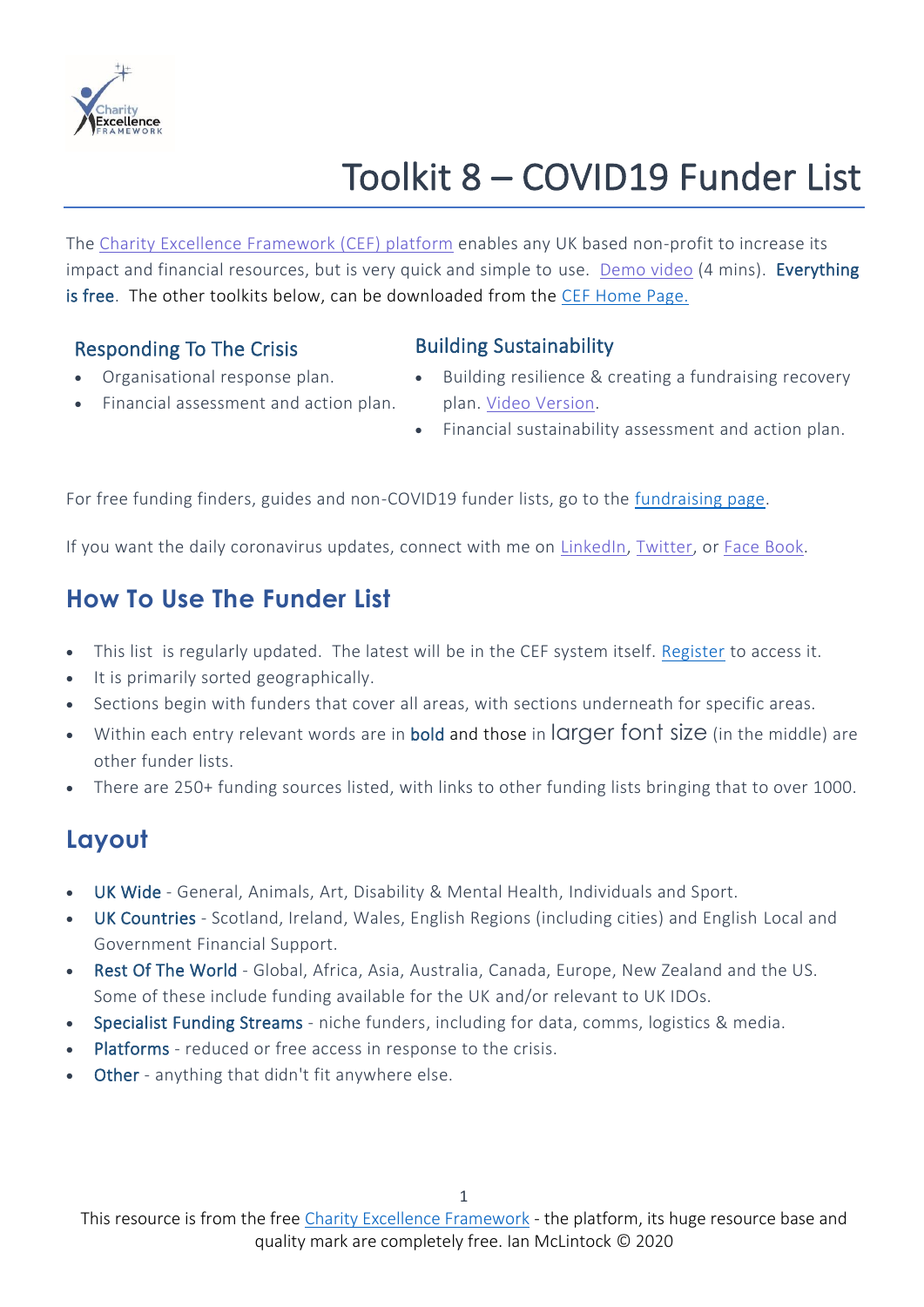

### **UK Wide**

- 1. [Alpkit](https://www.actiontogether.org.uk/alpkit-go-nice-places-do-good-things-grant) prioritising funds for projects that demonstrate an immediate impact on those affected. £500 grants.
- 2. [#ArtInAid](https://ledameartgallery.com/) for every acquisitions of artworks, Le Dame Art Gallery will donate 30% on sales to a charity of your choice.
- 3. [Asda](https://www.trusselltrust.org/2020/03/21/asda-donates-5m-food-banks-community-charities/) £5m to its partners FareShare and the Trussell Trust. This will provide over 4 million meals to families in poverty, as well as more than 3000 charities access to free food over the next 3 months.
- 4. Big [Society](https://www.civilsociety.co.uk/news/big-society-capital-to-create-emergency-loan-fund-for-charities.html#COVID19Foundations) Capital £100m emergency loan fund for charities.
- 5. Cadent [Foundation](https://cadentgas.com/cadent-foundation) Midlands, North West England, South Yorkshire, East of England and North London. Committed £240k to the Trussell Trust, ready to support other worthy causes.
- 6. CAF [Coronavirus](https://www.cafonline.org/charities/grantmaking/caf-coronavirus-emergency-fund) Emergency Fund organisations with income of £1m or less, up to £10k to support day-to-day activities, or your emergency response activities.
- 7. [Clothworkers](https://www.clothworkersfoundation.org.uk/clothworkers-emergency-capital-programme/) Foundation small capital grants of up to £5,000 for essential capital items to adapt or increase services. Not open to charities whose beneficiaries are based in London. London initiative to be announced soon. 3 April.
- 8. [Co-op](https://www.co-operative.coop/media/news-releases/co-op-to-donate-gbp1-5-million-of-food-to-fareshare) £1.5 million of essential food products to FareShare's 23 regional centres, and then supplied to a network of local community groups across the country.
- 9. [Crisis](https://www.crisis.org.uk/get-involved/in-this-together/emergency-grants-fund/) local groups financially affected by additional demands on their resources and have expanded their provision for those experiencing homelessness: £5k short-term response, £50k longer-term.
- 10. East Suffolk [Coronavirus](https://www.eastsuffolk.gov.uk/community/community-grants-and-funding/coronavirus-covid-19-community-funds/) (COVID-19) Community Funds £50 and £2,500, larger requests under exceptional circumstances.
- 11. Greggs [Foundation](https://www.greggsfoundation.org.uk/) funding for emergency food parcels, hardship payments and other support to schools and community hubs.
- 12. Halifax [Foundation](https://supportingcommunities.org/funding-news-1/2020/3/27/covid-related-applications-designed-to-support-the-community-at-this-time-of-crisis-will-be-prioritised-and-turned-around-as-quickly-as-possible) prioritising Covid-19 related grant applications, will now consider constituted groups not yet registered as a charity.
- 13. [Indigo](https://indigotrust.org.uk/2020/03/20/emergency-funding-message/) Trust has donated £1m to the [Trussell](https://www.trusselltrust.org/what-we-do/) Trust for food banks.
- 14. John Lewis & [Waitrose](https://www.retailgazette.co.uk/blog/2020/03/coronavirus-john-lewis-waitrose-launch-1m-community-fund/) £1m Community Support Fund distributed by Waitrose shops to local communities, and a support fund to aid staff facing additional costs.
- 15. Johnson Foundation social isolation, deprivation, healthcare and education/young people. Must be registered charity, email Kate Eugeni – [Kate@JohnsonFoundation.co.uk.](http://mailto:Kate@johnsonfoundation.co.uk/)
- 16. [Leathersellers](https://leathersellers.co.uk/small-grants-programme/) Company UK registered charities supporting the **homeless or those at risk of** becoming homeless, provision of food and essential supplies, victims of domestic violence, nursing care to vulnerable patients.
- 17. [Martin](https://blog.moneysavingexpert.com/2020/03/i-m-making-p1m-available-to-fund-urgent-small-charity-coronaviru/) Lewis £1m, £5k to £20k to small registered UK charities for UK coronavirus-related poverty relief projects. Currently closed to new applications.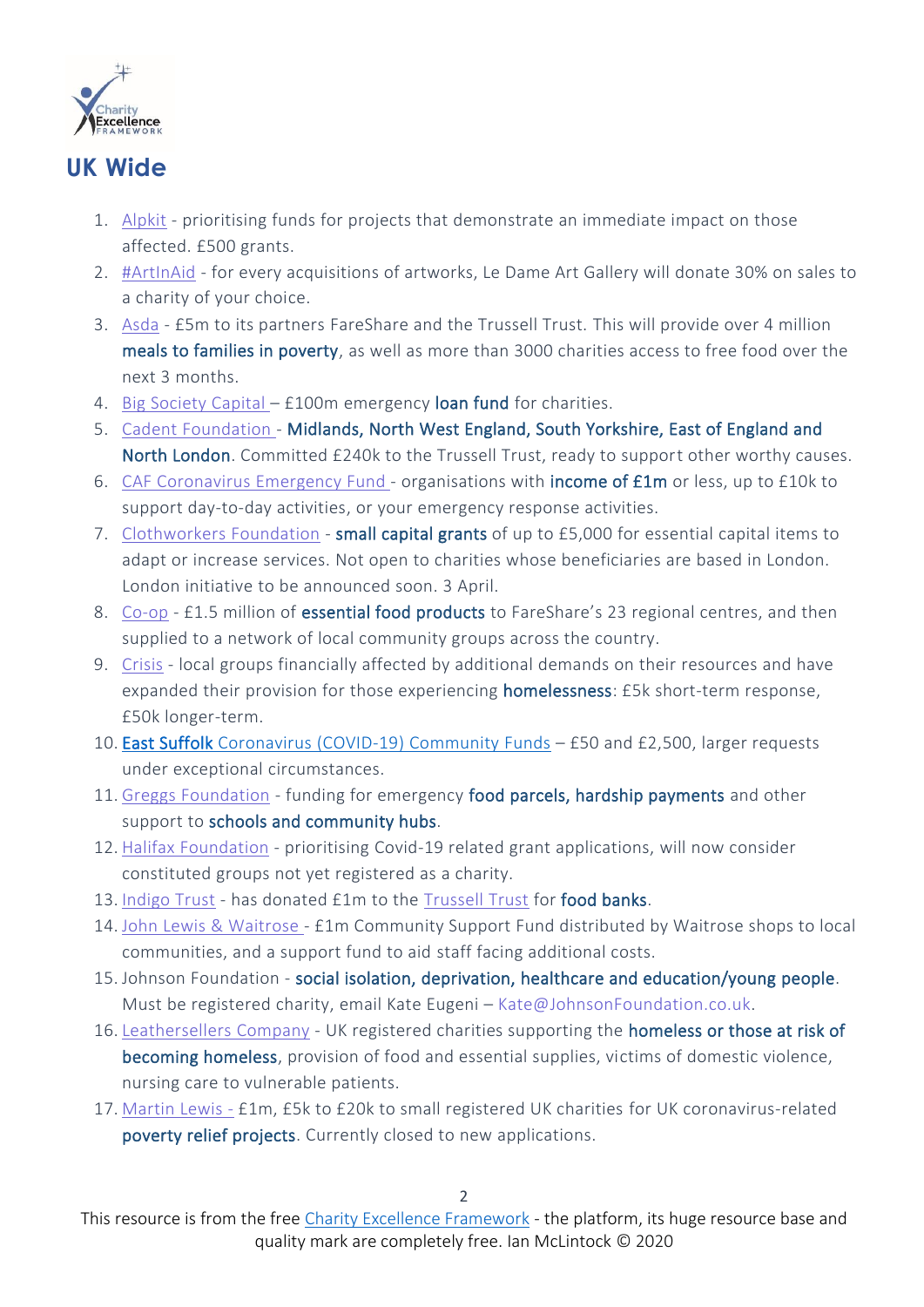

- 18. [National](https://www.tnlcommunityfund.org.uk/news/press-releases/2020-03-27/27-march-statement-from-dawn-austwick-ceo-the-national-lottery-community-fund-covid-19) Lottery all the funding decisions for next 6 months (up to £300m) will be devoted to crisis and will accelerate the cash part of this funding, as much as possible.
- 19. National Zakat [Foundation](https://www.nzf.org.uk/blog/zakat-and-coronavirus/) people whose financial situation is badly affected.
- 20. [Neighbourly](https://www.neighbourly.com/NeighbourlyCommunityFund) micro-grants of up to £400, for good causes that are helping communities.
- 21. National [Emergencies](https://nationalemergenciestrust.org.uk/) Trust appeal for those most effected. They collaborate with charities and other bodies to raise and distribute money at the time of a domestic disaster.
- 22. [Princes](https://www.scotsman.com/health/coronavirus/princes-trust-and-rbs-target-young-entrepreneurs-hit-covid-19-multi-million-fund-2528092) Trust £5million fund, entrepreneurs aged 18 to 30, grants and tailored support to maintain core business operations and meet existing financial commitments.
- 23. Skills For Care User Led [Organisations](https://www.manchestercommunitycentral.org/news/user-led-organisation-funding) (ULO): identify the development requirements and training needs of *individual employers and PAs*, and deliver, or organise, purchase and support training for individual employers and PAs.
- 24. Social Investment Scotland £2m Credit Union [Resilience](https://www.socialinvestmentscotland.com/support/credit-union-resilience-fund/) Fund to support credit unions with their working capital and liquidity.
- 25. Standard Life [Foundation](https://www.standardlifefoundation.org.uk/funding/coronavirus_funding) work directly related to crisis, addressing challenges & helping to contribute to social change which tackles financial problems and improves living standards.
- 26. Sylvia Adams [Charitable](http://sylvia-adams.org.uk/what-we-will-fund/) Trust announced, no details yet. Works with young people.
- 27. [Tesco](https://www.tescoplc.com/news/2020/covid-19-helping-the-communities-we-serve/) £30 million support for local communities. Bags of Help COVID-19 Community Fund grants of £500, including women's refuges, food banks, hospices, homeless charities, social isolation groups, schools, charities supporting the elderly.
- 28. The Fore fast-track [emergency](https://www.thefore.org/news/the-fore-launches-coronavirus-response-fund-for-its-grantees/) grants up to £5k to organisations in its portfolio with the option to apply for more than one grant.
- 29. [UK Research & Innovation](https://www.ukri.org/funding/funding-opportunities/ukri-open-call-for-research-and-innovation-ideas-to-address-covid-19/) short-term projects addressing and mitigating the health, social, economic, cultural, and environmental impact.
- 30. Vo [Tech](https://www.ufi.co.uk/voctech-now-guidelines) Now part of Ufi's response to support the vocational learning sector.
- 31. Yapp [Charitable](https://yappcharitabletrust.org.uk/) Trust small UK charities, grants up to £3k. Registered charities in England and Wales, with a total annual expenditure of less than £40k; core costs and staffing.

## **Animals**

- 1. Kennel Club [Charitable Trust](https://www.thekennelclub.org.uk/our-resources/the-kennel-club-charitable-trust/how-to-apply-for-a-grant/) funding for canine charities may be available soon.
- 2. Support For [Adoption](https://www.supportadoptionforpets.co.uk/) Pets grants totalling £400,000 to local pet rescue centres.
- 3. Pets At [Home](https://www.petsathome.com/shop/en/pets/pet-talk/pets-and-coronavirus-CEO-update) £300,000, as part of its VIP Lifelines scheme, to over 750 animal charities.

## **Arts, Culture & Heritage**

- 1. Art Fund [Museum](https://www.artfund.org/news/2020/03/17/covid-19-message-museum-network-and-grant-holders) Network adapting programmes, being flexible, open to funding all types of activity, even those that would ordinarily be ineligible, decisions very swiftly.
- 2. Arts Council [England](https://www.theartnewspaper.com/news/arts-council-england-announces-coronavirus-coping-strategy-for-struggling-uk-artists-and-institutions) emergency funding package and support for funded organisations and individuals announced.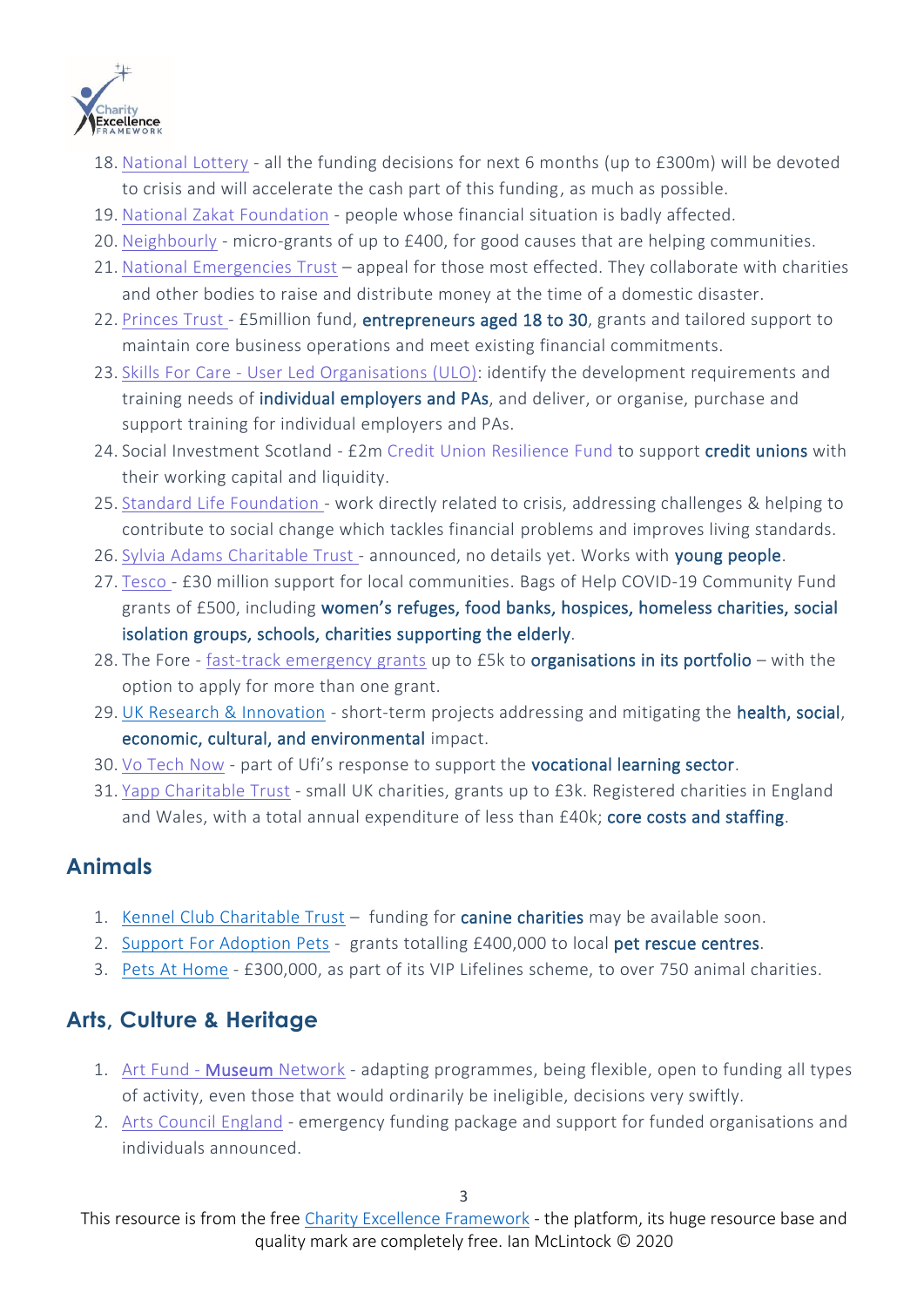

## Creative [Scotland](https://www.creativescotland.com/resources/professional-resources/covid-19-directory) – 100+ entries

help, resources and funding for the creative community.

- 3. [Heritage](https://www.heritagefund.org.uk/news/coronavirus-update) Fund £50million to support the heritage sector.
- 4. [Youth Music](https://network.youthmusic.org.uk/youth-music-launches-emergency-fund) Network music-making organisations; up to £10k.

More funders in Individuals and Scotland below.

## **Disability & Mental Health**

- 1. [Mind](https://www.mind.org.uk/news-campaigns/news/government-announces-support-for-mental-health-during-coronavirus-outbreak/) £5m public funding for charity sector, to support people struggling with their mental health, including telephone and online support services.
- 2. Tech [Force](https://techforce19.uk/) 19 **innovators** who can support the elderly, vulnerable and self-isolating to apply for government funding of up to £25,000 to test their solution.
- 3. Thomas [Pocklington](https://www.pocklington-trust.org.uk/covid-19-emergency-fund-for-the-sight-loss-sector/) Trust sight loss sector organisations providing critical services for the physical and emotional well-being of blind and partially sighted people. Up to £10k.

#### **Individuals**

- 1. Artist Trust [Relief](https://artisttrust.submittable.com/submit/162977/covid-19-artist-trust-relief-fund) Fund rapid response grants supporting critical needs of artists whose livelihoods have been impacted.
- 2. Authors [Emergency](https://www.societyofauthors.org/News/News/2020/March/Authors-Emergency-Fund-announcement) Fund professional authors who are resident in the UK or British subjects – including all types of writers, illustrators, literary translators, scriptwriters, poets, journalists and others.
- 3. [CaRe20](https://www.retail-week.com/people/retail-industry-launches-10m-coronavirus-appeal/7034496.article?authent=1) Caring for Retail £10m appeal, financial, emotional, physical and vocational support to store workers who may be ineligible for government support.
- 4. Care [Workers](https://www.justgiving.com/campaign/coronaviruscareworkersfund) Crisis Grants grants to care workers.
- 5. Cavell [Nurses](https://www.cavellnursestrust.org/?s=coronavirus) Trust additional funding for grants to help nursing and midwifery professionals support their living costs like rent and utility bills.
- 6. [Drinks](https://www.drinkstrust.org.uk/cv19-fund) Trust those on zero hours contracts or who have been made redundant or notice of redundancy. Priority to those struggling with significant financial hardship. 3 April.
- 7. [Fashion and Textile](https://www.ftct.org.uk/support-for-families-affected-by-coronavirus) Children's Trust parents and carers who have worked in the fashion or textile industry.
- 8. Help For [Musicians](https://www.helpmusicians.org.uk/news/latest-news/advice-relating-to-coronavirus-covid-19)  guidance and hardship fund.
- 9. [Hospitality](https://www.hospitalityaction.org.uk/get-help/) Action one-off grant £250.

#### **[Hospitality](https://imbibe.com/news/the-charities-helping-the-hospitality-industry-through-covid-19/) Industries** Funders – 6 funders,

those without work as a result of coronavirus lockdown.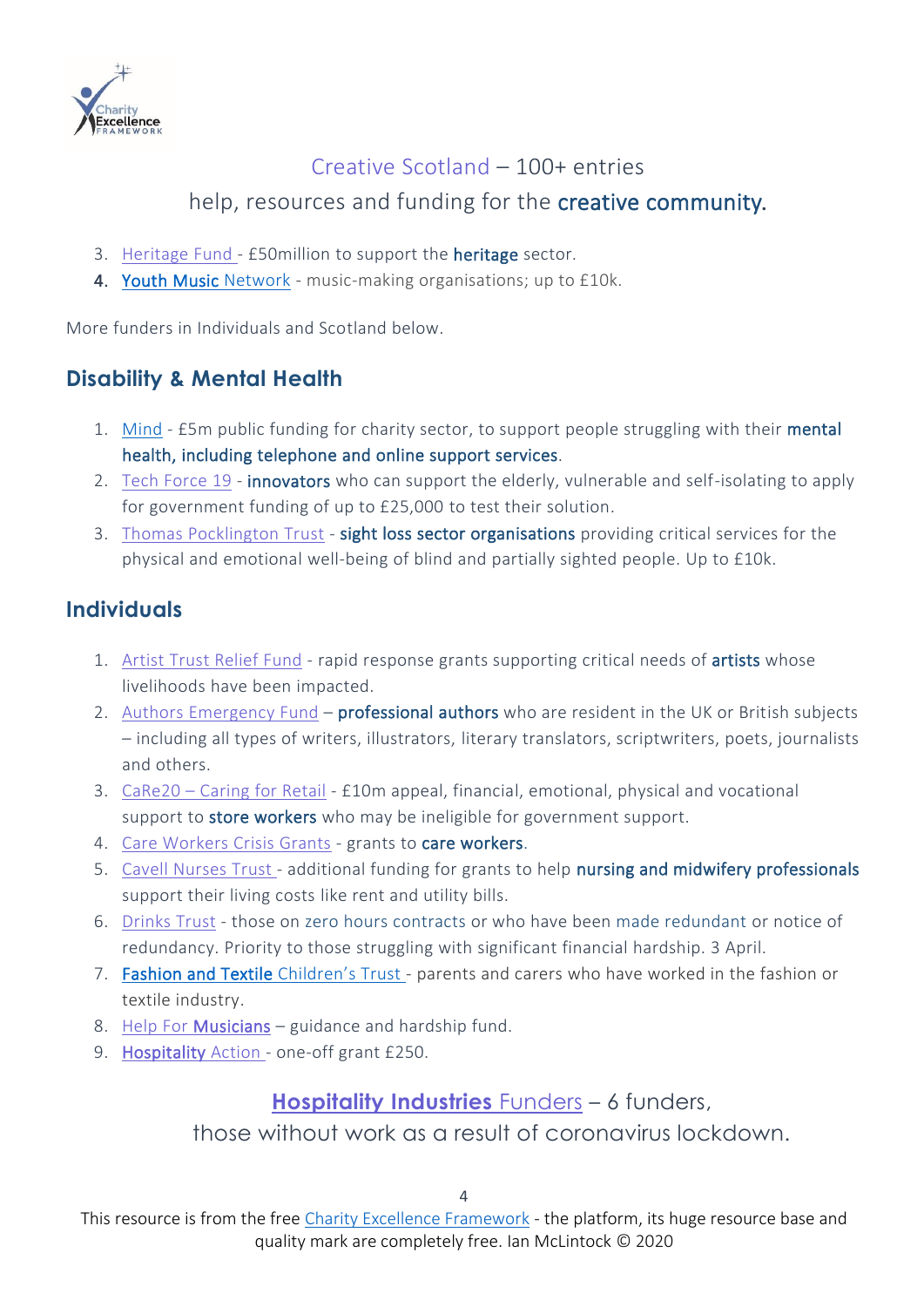

- 10. [Film and TV Emergency](https://www.bfi.org.uk/news-opinion/news-bfi/announcements/covid-19-film-tv-emergency-relief-fund) Relief Fund £1m donation from Netflix for anyone impacted in the industry by shutdown.
- 11. [Film & TV](https://filmtvcharity.org.uk/we-can-help/covid-19-help-and-advice/) Charity up to £500 to cover urgent and immediate needs: general living costs, essential white goods, urgent repairs or medical costs.
- 12. [Licence Trade](https://www.licensedtradecharity.org.uk/coronavirus-advice/) Charity grants £50pw to £100pw.
- 13. Make A [Difference](https://www.madtrust.org.uk/project/make-a-difference-coronavirus-covid-19-hardship-fund/) Trust small pockets of financial assistance to those in theatre experiencing unexpected financial hardship due to theatre closures.
- 14. [Middlesborough](https://www.middlesbrough.gov.uk/community-support-and-safety/community-support-scheme) Council Crisis and Community Support grants to individuals.
- 15. [Museum Freelancers](https://www.gofundme.com/f/museum-freelancers-coronavirus-fund) Fund hardship fund, grants of £200.
- 16. [Musicians](https://www.musiciansunion.org.uk/hardshipfund) Union hardship fund.
- 17. [National Benevolent Society](https://natben.org.uk/emergency-coronavirus-fund) people with dependants on a zero hours contract and who have lost their jobs or have had their income substantially reduced. Up to £300.
- 18. PBA [COVID-19](https://www.probeauty.org/pba-charities/covid-19-relief-fund/landing-covid-19-relief-fund) Relief Fund licensed beauty professionals unable to work or experiencing financial hardships
- 19. Racing [Welfare](https://www.newmarketjournal.co.uk/news/newmarkets-racing-welfare-offers-grants-to-help-racing-workers-during-the-coronavirus-crisis-9105261/) hardship grants for racing community facing financial difficulties. Single people £150 and a family £210. Immediate basic needs such as food and heating. 3 April.
- 20. Rory [Peck](https://rorypecktrust.org/news/covid-19-fund/) Trust professional freelance journalists whose only source of income is from journalism and significantly affected by the pandemic.
- 21. [Seafarers](https://www.seafarerstrust.org/covid-19_grants/) Trust grants to benefit seafarers and maintain seafarers' welfare services in difficulties.

#### Support for **Theatre** [Professionals](https://theatresupport.info/) -

#### 24 funds and sources of advice or support.

- 20. [Young Classical Artists Trust](https://www.ycat.co.uk/appeal/covid-19-hardship-fund) COVID19 hardship fund.
- 21. Young [Women's](https://www.youngwomenstrust.org/what_we_do/media_centre/press_releases/1116_emergency_fund_launched_for_young_women) Trust young women aged 18-30 facing financial crisis: essentials such as food, utilities and rent for themselves and their families will receive £150 each.

More funders in Scotland below. [Turn2Us](https://www.turn2us.org.uk/get-support/Benefits-and-Coronavirus-Sickness) - benefits calculator updated to reflect Government initiatives in response to the coronavirus.

## **Sport**

- 1. [Comic](https://www.comicrelief.com/funding/) Relief some of the money raised through Sport Relief 2020 will go to organisations on the frontline. Support for grantees through adapting activities, reviewing timeframes, or rebudgeting remaining funds.
- 2. Sport England: [Community](https://www.sportengland.org/how-we-can-help/our-funds/community-emergency-fund) Emergency Fund including those not currently supported by us, who have a role in supporting the nation to be active but who are experiencing short-term financial hardship or the ceasing of operations: £300 to £10,000.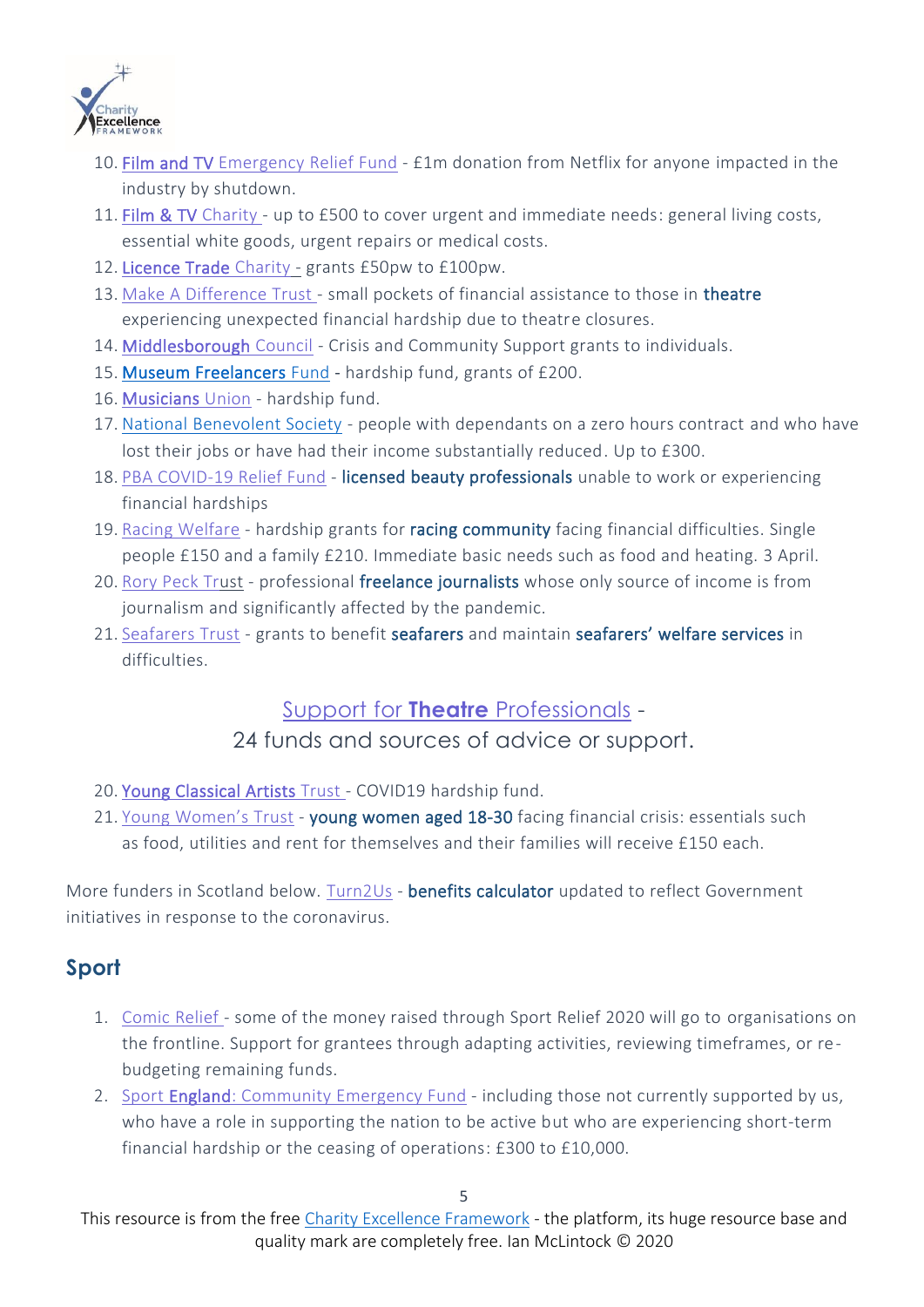

- 3. Sport [England:](https://www.sportengland.org/news/coronavirus-information-sector) Sector Partner Fund Active Partnerships and national governing bodies, on bespoke measures for any instances of immediate financial distress.
- 4. Sport [England:](https://www.sportengland.org/news/coronavirus-information-sector) Sector Stimulation Fund will be rolled out in coming weeks.

More funders in Wales below.

## **UK Countries**

#### **Scotland**

- 1. Aberdeenshire [County Council](https://www.eveningexpress.co.uk/fp/news/local/coronavirus-north-east-support-fund-opened/) Constituted community groups, resilience groups and volunteering organisations.
- 2. The Scottish [Government](https://www.gov.scot/news/helping-communities-affected-by-covid-19/) £350m to support welfare and wellbeing, including a £20m 3rd sector Resilience Fund.
- 3. Creative Scotland Open Fund: Sustaining Creative [Development](https://www.creativescotland.com/funding/funding-programmes/open-fund-sustaining-creative-development) to help individuals and organisations to sustain themselves, £1k and £50k to enable organisations to explore ways of working to adapt and to the current changing circumstances
- 4. Creative [Scotland](https://www.creativescotland.com/funding/funding-programmes/bridging-bursary) Bridging Bursary Fund individual artists and freelancers who have lost income, £500 and £2500 for immediate needs.
- 5. Emergency [Art Workers](https://www.visualartsscotland.org/mediaLibrary/other/english/33401.pdf) Support Fund micro grants for individuals with no other current financial support or savings, immediate loss of income from freelance work.
- 6. Enterprising Provan local organisations to help people in Provan: £100 £1,000. Contact [enterprisingprovan@gmail.com.](http://mailto:enterprisingprovan@gmail.com/)
- 7. Faith In [Community](http://thirdsectordumgal.org.uk/faith-community-scotland-covid/) Scotland local faith groups and related community organisations to provide immediate support for individuals and families: up to a few hundred pounds.
- 8. [Foundation](https://www.foundationscotland.org.uk/programmes/community-response,-recovery-resilience-fund/) Scotland local charities and grassroots organisations across Scotland
- 9. Gordon & Ena Baxter [Foundation](http://www.gebfoundation.com/covid) charities based in Moray local authority area. Up to £500.
- 10. Inverclyde [Community](https://www.inverclydecommunityfund.org/) Fund community and voluntary sector; up to £250.
- 11. North Highland Initiatives [Community](https://eu-west-1.protection.sophos.com/?d=northhighlandinitiative.co.uk&u=aHR0cDovL3d3dy5ub3J0aGhpZ2hsYW5kaW5pdGlhdGl2ZS5jby51ay9jb21tdW5pdHktc3VwcG9ydA==&e=Y2hyaXN0aWUubWNhbHBpbmVAc2N2by5vcmcudWs=&h=c64a690bb0c34080971d077e2e7e4504&t=VGhNMlRGY2h6bkJsUEVHU3FSMFljRkRvQWRRa1dnUHRFZXF1aE9tcnFUST0=) Support Fund education, conservation and community service and support sectors: Caithness, Sutherland and Ross & Cromarty; up to £1000.
- 12. One [Community](https://www.one-community.org.uk/) Foundation Kirklees, up to £1,000 to organisations helping those most affected.
- 13. Screen Scotland Bridging Bursary [Programme](https://www.screen.scot/funding-and-support/screen-scotland-funding/bridging-bursary-programme) freelance or self-employed screen practitioners working in all parts of Scotland's screen sector who have lost work and income, £500 to £2500 for immediate needs.
- 14. [Kilt Walk -](https://www.charitytoday.co.uk/charities-to-receive-kiltwalk-cash-early-to-combat-coronavirus-funding-threat/) bringing forward the distribution of the funds it raises for its postponed Glasgow and Aberdeen events to help charities whose incomes have been hit hard by coronavirus.
- 15. [William Grant Foundation](http://www.williamgrantfoundation.org.uk/) revenue grants converted to unrestricted for the current year.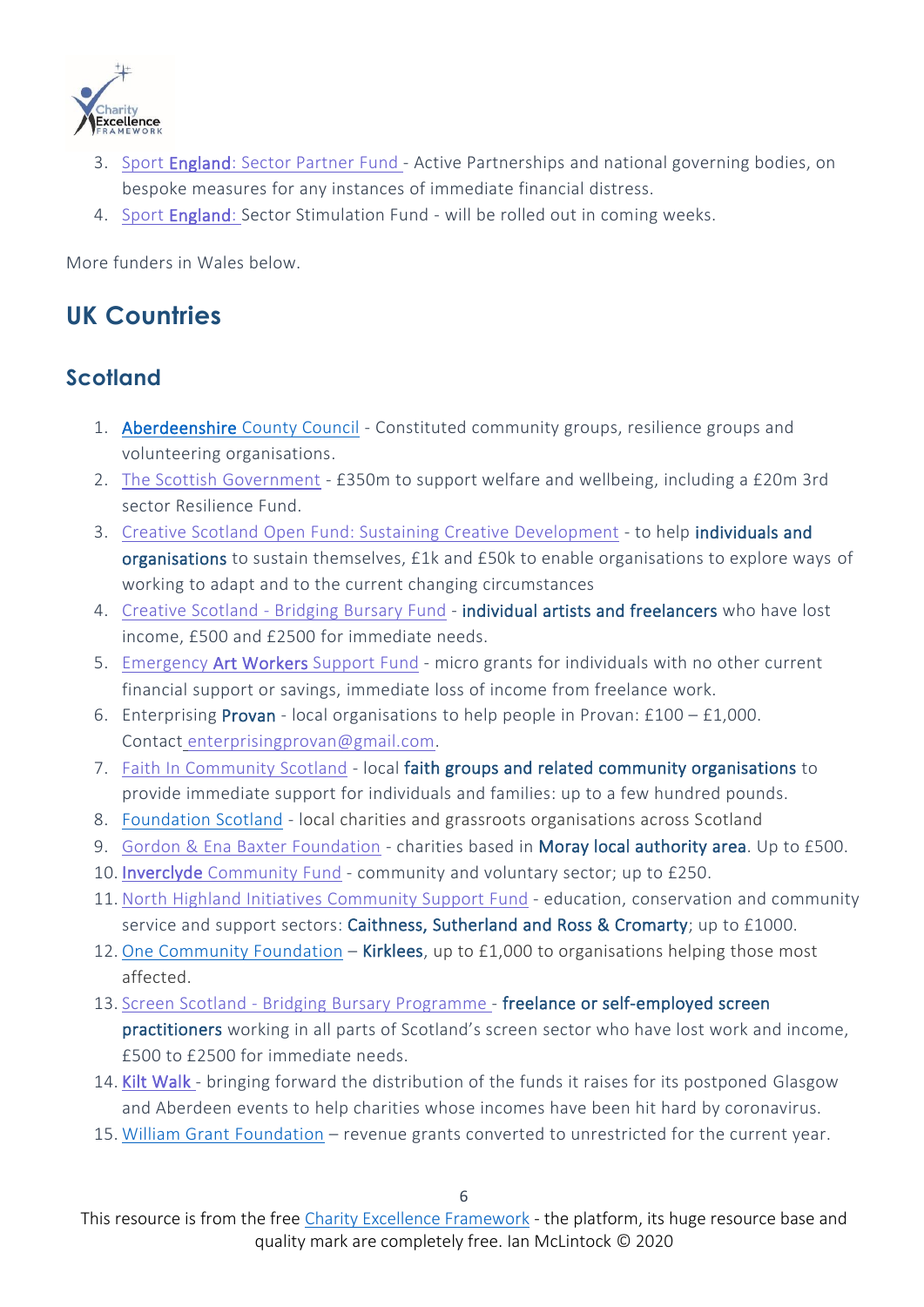

16. Youth [Scotland](http://thirdsectordumgal.org.uk/youth-scotland-action-fund-coronavirus/) Action Fund - to help youth groups and youth workers meet the needs of young people.

You can find a collated list of the responses from Scottish foundations [here.](https://scvo.org/support/coronavirus/funding/funders)

#### **Northern Ireland**

- 1. [Bread & Butter Fund](https://www.gofundme.com/f/emergency-fund-for-artists-affected-by-covid-9) artists, 'gig' fee of £200 on a first come first served basis.
- 2. [Community Foundation's Acorn Fund](https://www.derrynow.com/news/news/532029/50-000-fund-opened-today-in-derry-and-strabane-to-help-groups-providing-vital-community-services-in-the-local-response-to-coronavirus.html) £50,000, Derry and Strabane, delivery of support and bolster vital community services.
- 3. [Community](https://communityfoundationni.org/grants/coronavirus-community-fund/) Foundation NI Community Fund for community organisations: older people and those at increased risk.
- 4. [Covid-19 Community Support Grant](https://www.midandeastantrim.gov.uk/covid-19/grant) Mid and East Antrim, £1000, food banks £2000.
- 5. [Enkalon Foundation](https://www.enkalonfoundation.org/) limited funding, community groups in Antrim.
- 6. [Fermanagh and Omagh](https://supportingcommunities.org/funding-news-1) District Council community and social support to vulnerable and isolated persons.
- 7. [North West Volunteer](https://www.volunteeringnorthwest.co.uk/coronavirus-community-support-fund-for-constituted-organisations) Centre NI community organisations older people (aged 50 and over).
- 8. [Cookstown and Western Shores](https://supportingcommunities.org/funding-news-1/2020/3/30/small-grants-available-in-rural-mid-ulster) Area Network (CWSAN) small grants of £150 each to assist very localised and isolated communities in rural areas throughout Mid Ulster.
- 9. [Mid And East Antrim](https://supportingcommunities.org/funding-news-1) open to all constituted groups.
- 10. ChangeX funding and spreading [grassroots projects](https://www.changex.org/gl) aimed at strengthening Ireland's [response.](https://www.changex.org/gl) The Web Summit has pledged €1m.

## **Wales**

- 1. [Angelsey](https://www.northwaleschronicle.co.uk/news/18352941.charitable-association-anglesey-release-vital-coronavirus-funding-200-000/) Y Gymdeithas to provide vital funding. Initial £200k poverty, illness and hardship.
- 2. Caring [Communities](https://www.cvsc.org.uk/cy/ariannu/clocaenog-cym) Fast Track Fund projects in Ceredigion that build community capacity and resilience to support communities: up to £250.
- 3. [Clocaenog Community](https://www.cvsc.org.uk/cy/ariannu/clocaenog-cym) Fund £100 to £5000.
- 4. [Community](https://communityfoundationwales.org.uk/your-community-and-wales-needs-you/) Foundation for Wales focus on grass roots and small local groups.
- 5. Covid-19 Resilience [Innovation](https://www.grantfinder.co.uk/coronavirus/covid-19-resilience-scheme-launched-for-wales-innovators/) Project innovative projects to fund the purchasing of specific equipment, adjustments to existing processes, implementation of new processes.
- 6. [Moondance](https://www.moondancecovid19relieffund.com/) charities working in Wales staff retention, current activities and services in jeopardy, evolution of services to adapt to the crisis.
- 7. [Pen y Cymoedd Wind Farm Community Fund](https://penycymoeddcic.cymru/community-covid-19-emergency-funding-2/) emergency cashflow funding for organisations at risk of closure, additional services that meet immediate community needs.
- 8. Social [Investment](https://wcva.cymru/emergency-fast-track-loans/) Cymru fast-track loans to voluntary sector organisations to support cash flow, purchase replacement assets and to help cover costs until you receive insurance claims.
- 9. Sport [Wales](https://www.sport.wales/media-centre/latest-news/2020-03-24-400000-emergency-fund-for-sport-announced-by-welsh-government-and-sport-wales/) emergency funding of £400,000 for community sport.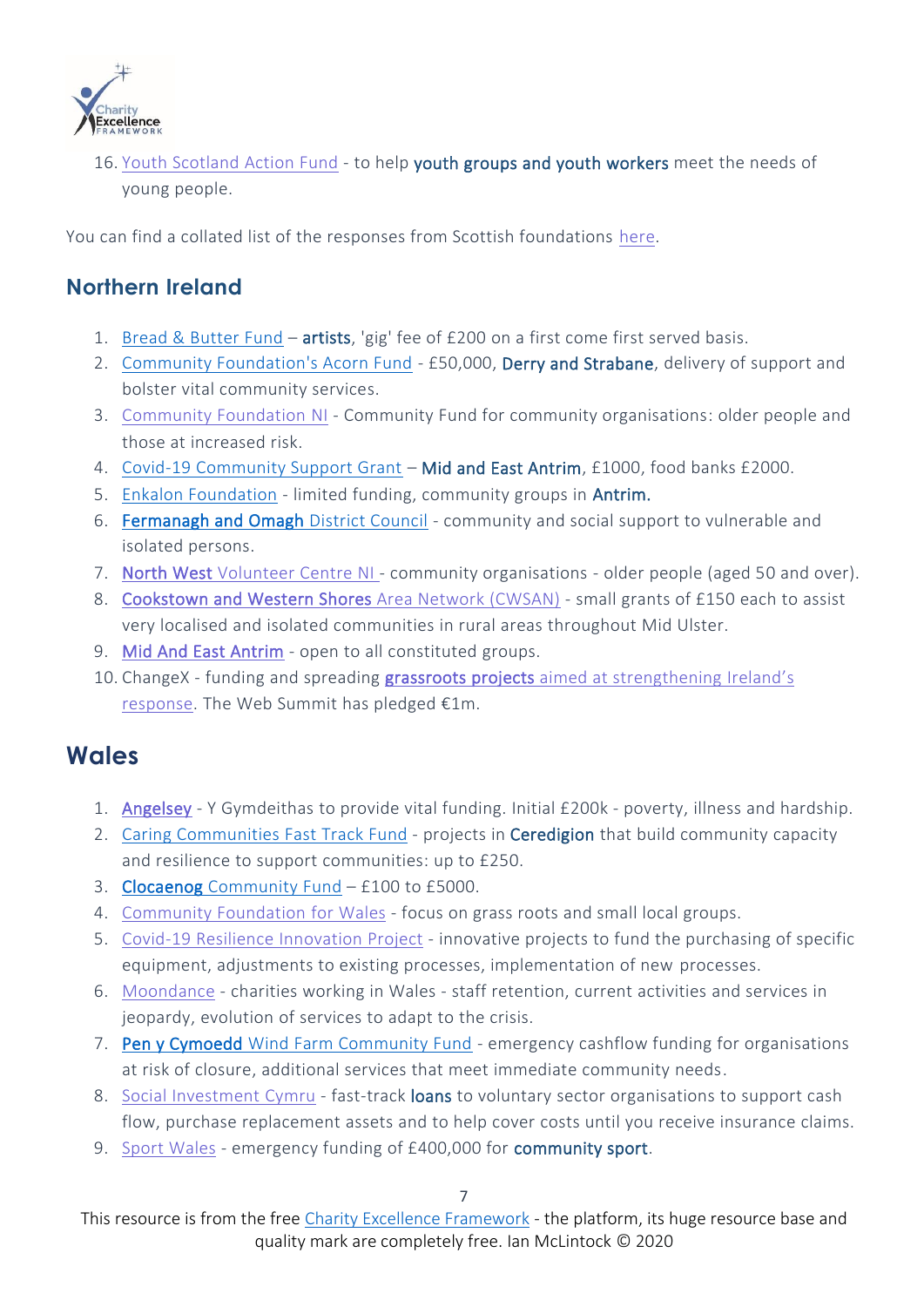

## **England - Regions**

- 1. [Action Together Community Response Fund](https://www.actiontogether.org.uk/action-together-covid-19-community-response-fund-2020) voluntary, community, faith and social enterprise sector in Oldham, Rochdale, Tameside & Glossop: either up to £200 or up to £1,000.
- 2. [Bedfordshire & Luton](https://www.blcf.org.uk/2020/03/23/bedfordshire-coronavirus-emergency-fund/) Community Foundation support from £180k in corporate donors.
- 3. Berkshire [Community](https://www.berkshirecf.org/) Foundation details of how this funding can be accessed available soon.
- 4. Big [Give](https://charitydigital.org.uk/topics/topics/coronavirus-uks-new-homeworkers-urged-to-donateyourcommute--7226) #donateyourcommute first £200k will be doubled through match funding provided by the Reed Family. Funding will go to NET.
- 5. [Brighton & Hove](https://www.brighton-hove.gov.uk/content/life-events-and-communities/community-and-voluntary-sector-support/communities-fund) COVID-19 emergency fund short term and emergency support to community and voluntary organisations supporting the most vulnerable residents.
- 6. [Cambridgeshire](https://www.cambscf.org.uk/cambridgeshire-coronavirus-community-fund.html) Coronavirus Community Fund £1k £5k, older people (aged 60 and over) and other vulnerable people, including the need for self-isolation, financial hardship, potential for hunger, lack of shelter, further exacerbation of health issues, loneliness and isolation.
- 7. Cheshire [Community](http://cheshirecommunityfoundation.org.uk/community-foundation-launches-cheshire-and-warrington-covid-19-response-fund/) Foundation activities that help vulnerable people self-isolating, provide funding to coordinate community response and support volunteers, and increase capacity for organisations providing emergency support, such as foodbanks or benefits advice.
- 8. Childhood Trust [Champions](https://www.childhoodtrust.org.uk/champions-for-children) for Children match funding campaign June to raise unrestricted funding for charities working with children and young people across London.
- 9. [Community](https://www.riverside.org.uk/new-50k-community-chest-fund-launched-to-support-good-causes-and-coronavirus-crisis-in-runcorn/) Chest Fund Runcorn, projects and initiatives to tackle any emerging challenges the virus is creating.
- 10. Community Foundation [Tyne & Wear and N'berland](https://www.communityfoundation.org.uk/coronavirusfund/) Two stages. Response organisations supporting older people and other vulnerable groups. Recovery - a wider group of local charities and community organisations whose operations and finances have been affected.
- 11. [Community](https://www.cffc.co.uk/) Foundation for Calderdale grants of £1000 to local charities to help the most vulnerable.
- 12. [Community](https://cfmerseyside.org.uk/funds/lcr-cares-covid-19-community-support-fund) Foundation for Merseyside foodbanks, food/care package to vulnerable people, services for the vulnerable, such as older people, emotional and mental health wellbeing, financial inclusion, support to access benefits and debt advice.
- 13. Community Foundation [for Staffordshire -](https://staffsfoundation.org.uk/) organisations that support vulnerable members of our communities, which are finding it difficult to operate.
- 14. [County Durham](https://www.cdcf.org.uk/) Community Fund local groups: the most vulnerable people in our communities.
- 15. Cumbria [Community](https://www.cumbriafoundation.org/2020/03/17/community-foundation-launches-cumbria-covid-19-response-fund/) Foundation charitable projects supporting people, helping to keep them safe and supported in their homes and reducing pressure on the NHS.
- 16. [Community](https://communitysouthwark.org/news-jobs-and-events/funding-opportunities/coronavirus-charity-help-fund) Southwark community organisations and local charities, for £5k-20k for specific coronavirus poverty relief projects.
- 17. [Devon Community](http://devoncf.com/give/devon-coronavirus-response-recovery-fund/) Foundation local charities and community organisations, in two stages: response, then recovery.
- 18. Dorset [Coronavirus](https://www.dorsetcommunityfoundation.org/) Community Fund charities, community groups and organisations who support vulnerable groups.

This resource is from the free [Charity Excellence Framework](https://www.charityexcellence.co.uk/) - the platform, its huge resource base and quality mark are completely free. Ian McLintock © 2020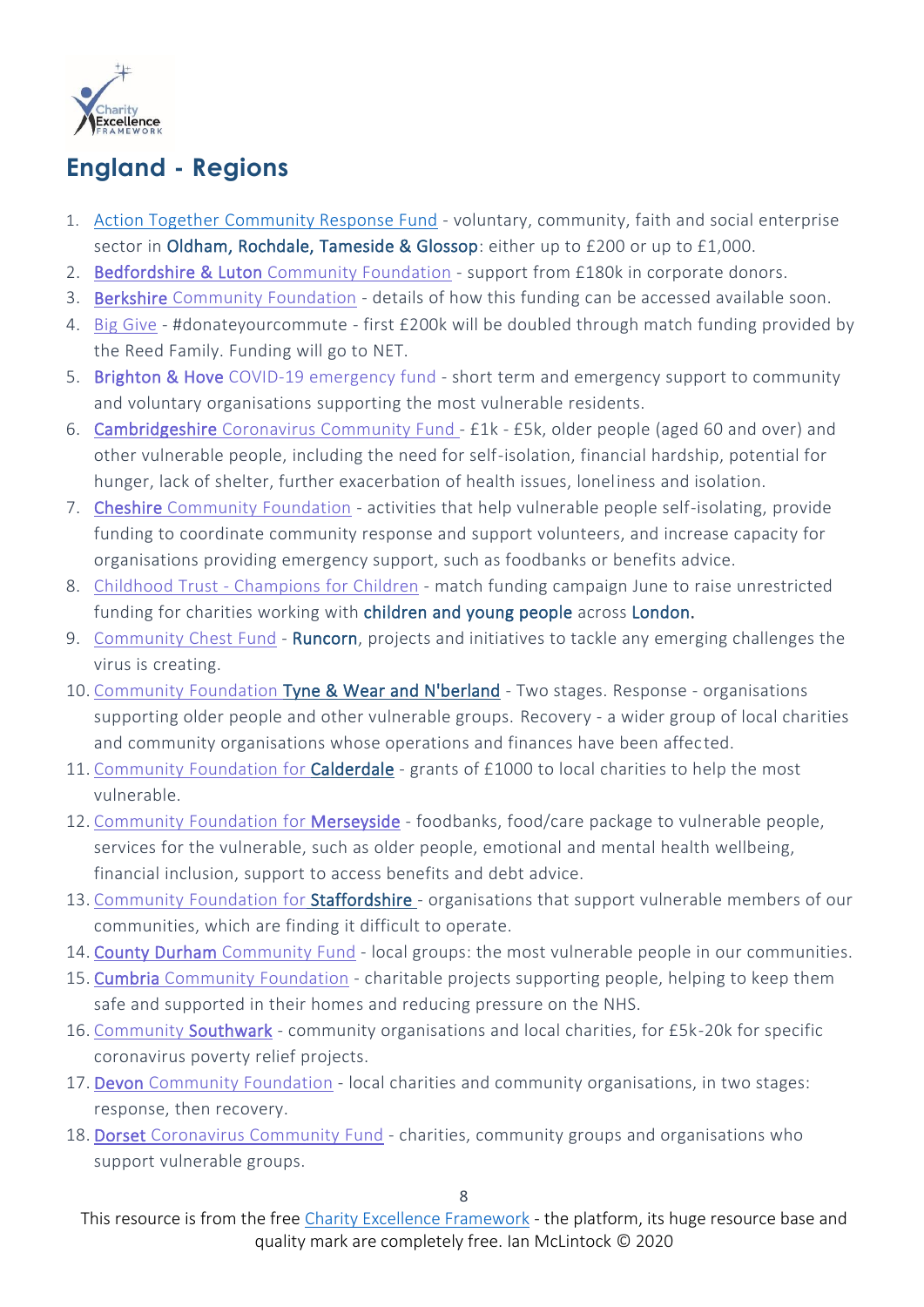

- 19. Forever [Manchester](https://www.salfordcvs.co.uk/forever-manchester-launch-community-support-fund) grassroot community groups responding to help those most affected. Up to £1,000.
- 20. Foundation Derbyshire's [Coronavirus](https://foundationderbyshire.org/) Fund community groups and organisations initial focus on food banks and befriending services.
- 21. [The Langtree Trust](https://www.charitycheckout.co.uk/charity/the-langtree-trust/) £50 to £1,000, local voluntary sector agencies and community groups in Gloucestershire. Priority given to church projects, youth groups, disabled and disadvantaged people.
- 22. Give Bradford [Resilience](https://leedscf.org.uk/general-news/givebradford-resilience-fund-launched) Fund charities and community groups across Bradford.
- 23. [Gloucestershire](https://www.gloucestershirecf.org.uk/gloucestershire-coronavirus-emergency-response-fund) Community Foundation coordinated volunteer programmes, and those picking up extra demand such as foodbanks, counselling services, advice organisations and befriending services. Max grant 35k.
- 24. Hampshire & Isle of Wight [Community Foundation \(HIWCF\)](http://www.hiwcf.com/) those facing distress and hardship.
- 25. [Leicestershire and Rutland Community Foundation](https://www.llrcommunityfoundation.org.uk/apply-for-funds/coronavirus-support-fund-llrcf-net/)  constituted charitable and community organisations. Priorities of the fund older people (over the age of 70), vulnerable people with medical conditions and people who are isolated: £500 - £2,500.
- 26. Leicestershire [Communities Fund](https://www.leicestershirecommunities.org.uk/leicestershire-communities-fund.html) constituted voluntary and community organisations and social enterprises to support vulnerable people. £5,000 - £25,000.
- 27. GMCA [COVD-19](https://www.salfordcvs.co.uk/gmca-covid-19-creative-commissions) 60 micro commissions to be given to artists and creators, based in Greater Manchester, across all artforms.
- 28. Heart of England [Community](https://www.heartofenglandcf.co.uk/) Foundation local communities and projects. West Midlands & Warwickshire.
- 29. Heart of Bucks [Community](https://www.totalgiving.co.uk/appeal/coronavirus-response-appeal) Foundation people and charities in Buckinghamshire who are most affected and vulnerable.
- 30. [Herefordshire](https://www.herefordshirecf.org/) Community Foundation Volunteer costs for new and existing organisations, additional costs of working remotely and adapting services, emotional support, mental health and bereavement support.
- 31. [Hertfordshire](http://www.hertscf.org.uk/coronavirus-disaster-relief-fund-appeal) Coronavirus Disaster Relief Fund local charities supporting local people facing a range of social issues: social isolation, food poverty, poverty and poor mental health.
- 32. Kent [Community](https://kentcf.org.uk/) Foundation constituted community groups, annual income less than £200K, supporting isolated older people.
- 33. [LCRCares](https://uk.virginmoneygiving.com/charity-web/charity/displayCharityCampaignPage.action?charityCampaignUrl=LCRcares) the most vulnerable people in Liverpool.
- 34. [Leeds Community](https://leedscf.org.uk/general-news/resilience-fund-launched-to-support-communities) Foundation Resilience Fund charities and community groups.
- 35. [Lincolnshire](https://lincolnshirecf.co.uk/) Community Foundation the most vulnerable, help local community organisations to respond and develop advice and support initiatives.
- 36. London [Community](https://londoncf.org.uk/) Foundation grass roots charities and community groups.
- 37. London [Funders](https://londonfunders.org.uk/our-blog/new-emergency-support-fund-announced-help-community-and-voluntary-organisations) £2m fund for organisations: immediate financial pressures, increasing demands for services, higher staff absences, fewer volunteers and lower donations. Wave 1 [Grants](https://londoncommunityresponsefund.org.uk/funding/) open costs in supporting communities, focus on food and essentials.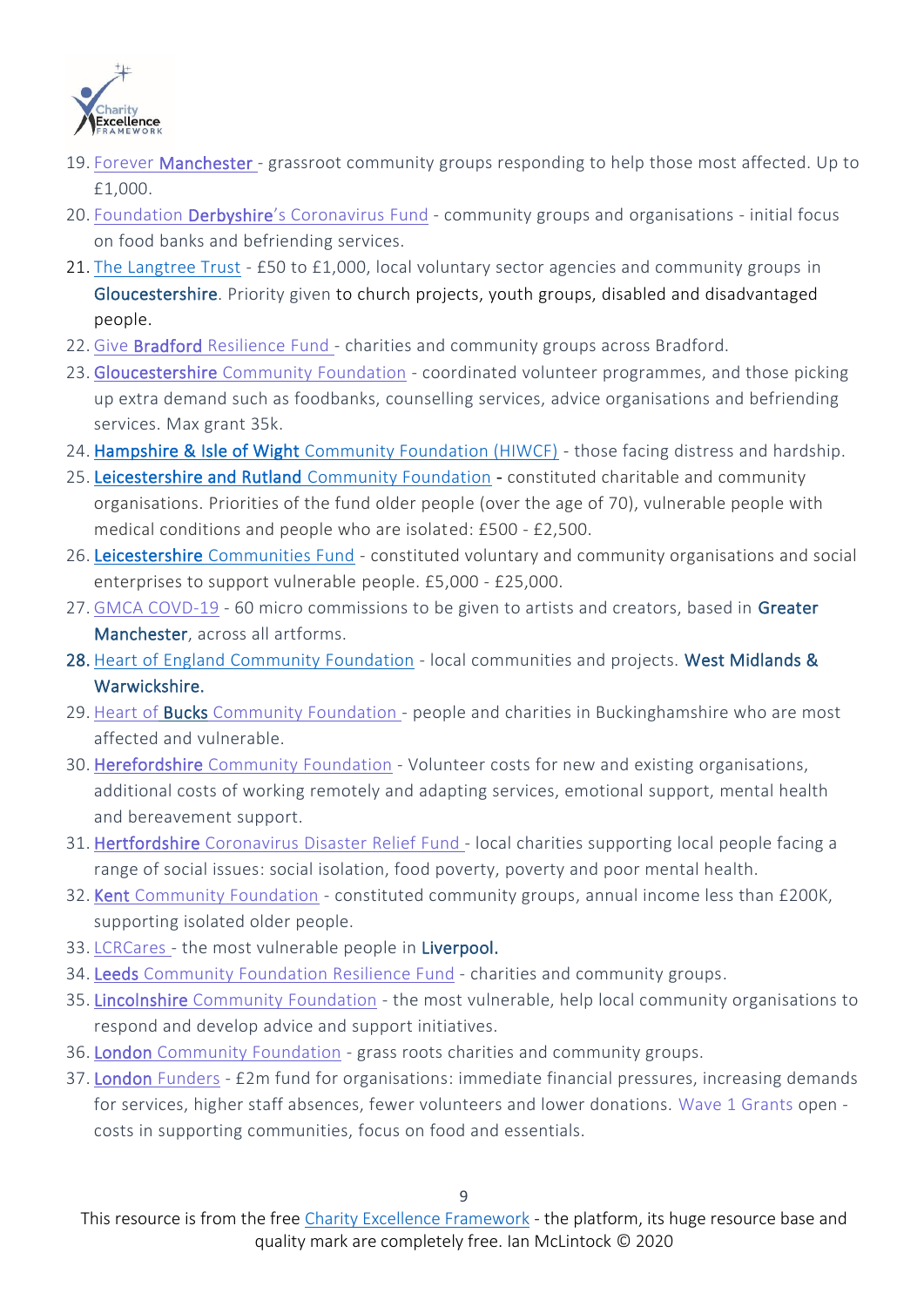

- 38. London [Landmarks](https://www.civilsociety.co.uk/news/london-landmarks-half-marathon-launches-virtual-event-after-postponing-the-race.html) Local Landmarks Challenge. Runners identify their own local landmark, run a 5k, a 10k or a half marathon around it and raise money for charity. They have time until 3 May, anyone can participate, even if they could not secure a ticket for the main event.
- 39. Maanch [Response](https://maanch.com/outreach/covid-19) Fund including corporate and high net worth donors. Join platform (it's free), then call them to discuss. Includes UK charities working internationally - elderly, children, food banks, mental health, medical research.
- 40. [Manchester](https://www.manchestercommunitycentral.org/news/forever-manchester-community-support-fund) Community Support Fund constituted community groups in Greater Manchester: up to £1k.
- 41. [Manchester Wellbeing](https://www.manchestercommunitycentral.org/news/manchester-wellbeing-fund-%E2%80%93-fast-track-grants) Fund groups developing new ways of keeping in touch with the most vulnerable.
- 42. [Maudsley](https://maudsleycharity.org/whats-on/covid-19-emergency-appeal-to-support-nhs-staff-and-patients/) Charity South London and Maudsley NHS Foundation Trust (SLaM) patients and staff: hospital and community services across Croydon, Lambeth, Lewisham, Southwark - and Bethlem Royal Hospital, Bromley.
- 43. [Merton](https://www.mvsc.co.uk/merton-giving) Giving charities helping isolated households and those at risk.
- 44. [Milton Keynes](https://www.mkcommunityfoundation.co.uk/) Emergency Response Appeal charities and community groups; vulnerable people.
- 45. [Morecambe Bay](http://lancastercvs.org.uk/covid-19-coronavirus-information-and-advice/) Foundation Appeal Fund details to be released.
- 46. [Newcastle upon Tyne Community](https://www.communityfoundation.org.uk/coronavirusfund/#which-organisations-will-be-eligible-for-support) Foundation small, local charities and community organisations and which have previously received support: vulnerable groups. Will not be accepting applications.
- 47. Norfolk [Community](https://www.norfolkfoundation.com/funding-support/grants/groups/covid-19-community-response-fund/) Foundation up to £1,000 to support community action to help vulnerable people.
- 48. [Northamptonshire](http://www.ncf.uk.com/net-appeal-) Community Foundation rapid support to charities and community organisations providing care and support for elderly and vulnerable people.
- 49. Northumbria Police and Crime [Commissioner](https://www.chroniclelive.co.uk/news/north-east-news/police-chief-launches-emergency-fund-18011109) sustain delivery of crucial community projects; £200k available for organisations, with the PCC office taking applications of grants of up to £5,000.
- 50. Oxford [Community](https://oxfordshire.org/) Foundation to meet new needs appearing, new ways of meeting existing needs, to recover, if operations or income are interrupted.
- 51. Quartet [Community](https://quartetcf.org.uk/grant-programmes/coronavirus-response-fund/) Foundation West of England: up to £5k elderly, people with disabilities and/or underlying health difficulties, homeless people, low income families, refugees and asylum seekers, people experiencing food poverty.
- 52. Salford CVS VCSE [organisations](https://www.salfordcvs.co.uk/live-grants) up to £500: food and household items to vulnerable groups, phone-based and other practical support to vulnerable groups/self-isolated households, emotional wellbeing and mental health support.
- 53. Steve Morgan [Foundation](https://stevemorganfoundation.org.uk/morgan-pledges-1million-a-week-to-charities-hit-by-coronavirus/) £1m per week to charities in North Wales, Merseyside and Cheshire to help the most vulnerable members of society.
- 54. Suffolk [Community](https://www.suffolkcf.org.uk/in-response-to-the-coronavirus-threat-suffolk-community-foundation-launches-local-appeal/) Foundation older people at risk (typically over the age of 70), vulnerable people with medical conditions, those that have limited support networks, those picking up extra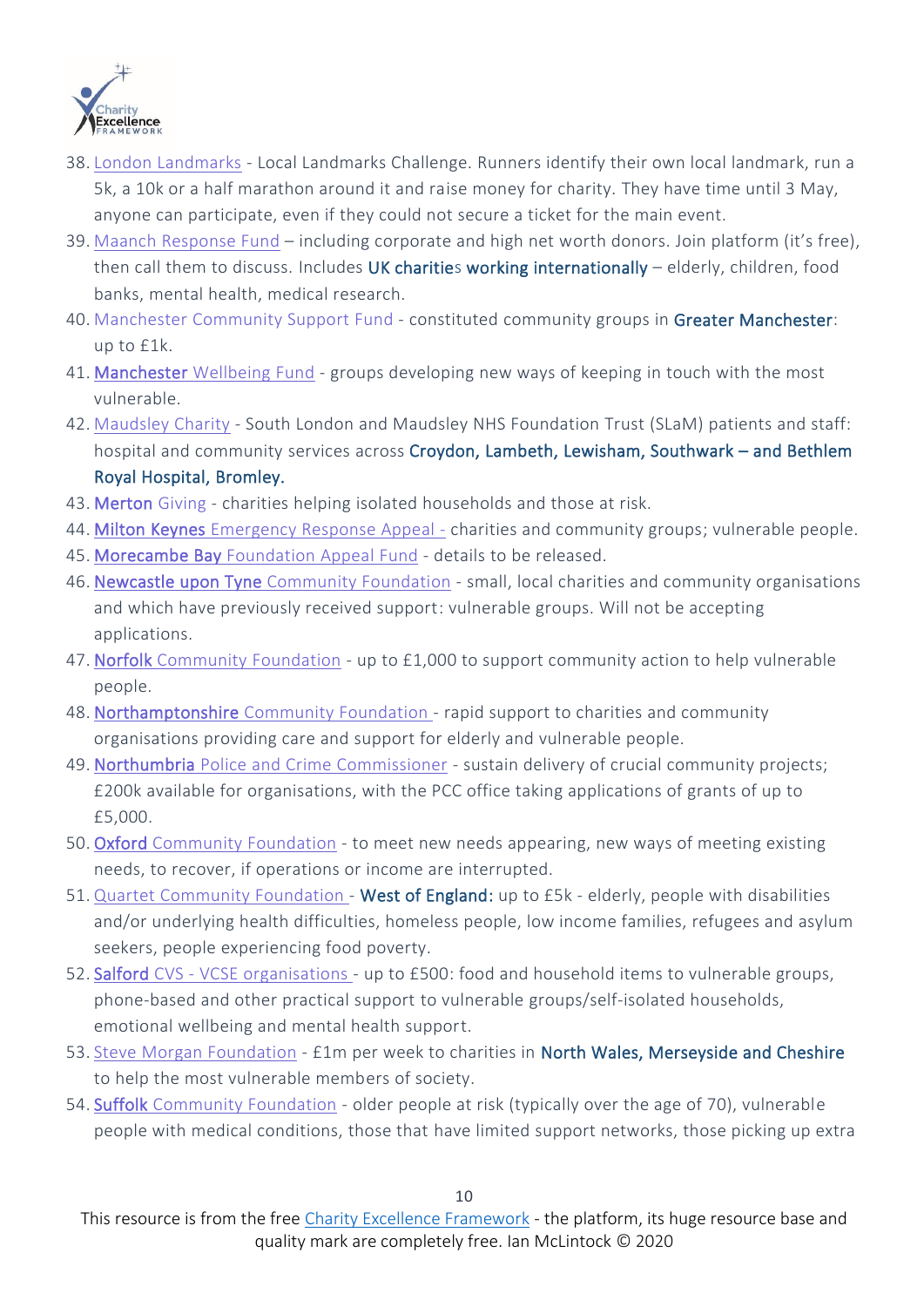

demand – such as food banks, telephone befriending, and advice services, good neighbourhood schemes.

- 55. Surrey [Coronavirus](https://www.cfsurrey.org.uk/surreycoronavirusresponsefund/) Response Fund groups responding to the needs of vulnerable people.
- 56. [Sussex Community](https://sussexgiving.org.uk/sussex-crisis-fund-launched/) Foundation local charities and community groups.
- 57. Somerset [Community](https://www.somersetcf.org.uk/news/361/73/Somerset-Community-Foundation-s-response-to-COVID-19) Foundation grants on a rolling basis, beginning as soon as funds become available.
- 58. [Staffordshire COVID-19 Support Fund](https://www.staffordshire.gov.uk/Newsroom/Articles/2020/04-April/New-fund-launches-to-help-communities-affected-by-Coronavirus.aspx) each county councillor has £2,500 to support community groups in their area.
- 59. [The Community Foundation for Stoke & Staffordshire](https://staffsfoundation.org.uk/grants/covid-19-emergency-grants/) individuals and organisations with the immediate and unexpected costs.
- 60. Surrey [Homelessness & Housing Society](https://surreyhomeless.ca/news/2020/03/surrey-homelessness-housing-society-responsive-grant-program/) activities that manage the risk of contracting and spreading COVID-19 and implement preventative measures to support this population
- 61. Two Ridings [Community](https://www.tworidingscf.org.uk/fund/coronavirus-community-fund/) Foundation up to £2k, community organisations preparing to respond, development of advice and support initiatives, groups that provide vital community support. North East England.
- 62. United in [Hammersmith & Fulham](https://unitedhf.org/join-us/covidhf/)  micro grants directly to groups. Focusing on the extra needs of at-risk groups, including people with complications severe enough to require hospital care, unable to cope with isolation, living in poverty.
- 63. [Wiltshire and Swindon Coronavirus](https://www.wiltshirecf.org.uk/Coronavirus%20Fund) Response Fund prioritise groups supporting individuals who are most affected by the outbreak, particularly those facing issues brought about by isolation or loss of income.
- 64. [West Berkshire & North Hampshire](https://fundraising.co.uk/2020/03/23/greenham-trust-offers-250000-covid-19-emergency-funding/)  Greenham Trust £250,000, charities and voluntary organisations supporting the elderly and vulnerable people.
- 65. Worthing [Community](https://www.worthingherald.co.uk/health/coronavirus-worthing-charity-offers-grants-ps250-neighbourhood-projects-supporting-vulnerable-2503054) Chest grants of up to £250 for small, ad hoc, neighbourhood projects.
- 66. Yorkshire Building Society Charitable [Foundation](https://www.keighleynews.co.uk/news/18351227.coronavirus-fund-launched-support-small-charities/) smaller charities, £250 and £2,000, helping communities, including running, staff and travel costs as well as volunteer expenses. 6 April.
- 67. Young [Barnet -](https://www.youngbarnetfoundation.org.uk/coronavirus) brilliant people, so no surprise they've created a task force of charities to build a fund to support Barnet grassroots organisations in providing frontline support.

## **England Local**

Scottish, Irish and Welsh local funders - UK country section above, to make them easier to find.

- 1. Andover [Town Council](https://andover-tc.gov.uk/coronavirus/emergency-funding-for-organisations) organisations and community groups within Andover.
- 2. East End [Community](https://www.charitytoday.co.uk/emergency-covid-19-appeal-launched-with-50k-donation-in-londons-east-end/) Foundation Hackney, City of London and Tower Hamlets.
- 3. [Bolton Council](https://www.bolton.gov.uk/community-advice-grants/community-grants)  small grants fund, community and voluntary groups.
- 4. [Hackney](https://www.hackneycitizen.co.uk/2020/03/26/hackney-giving-fundraising-appeal-coronavirus-response-fund/) Giving small organisations: most vulnerable, including older people, the homeless, refugees and those with mental health needs or in poverty.
- 5. [Hammersmith and Fulham](https://unitedhf.org/grants/apply/covidhf/) grants £100 £1000.

#### 11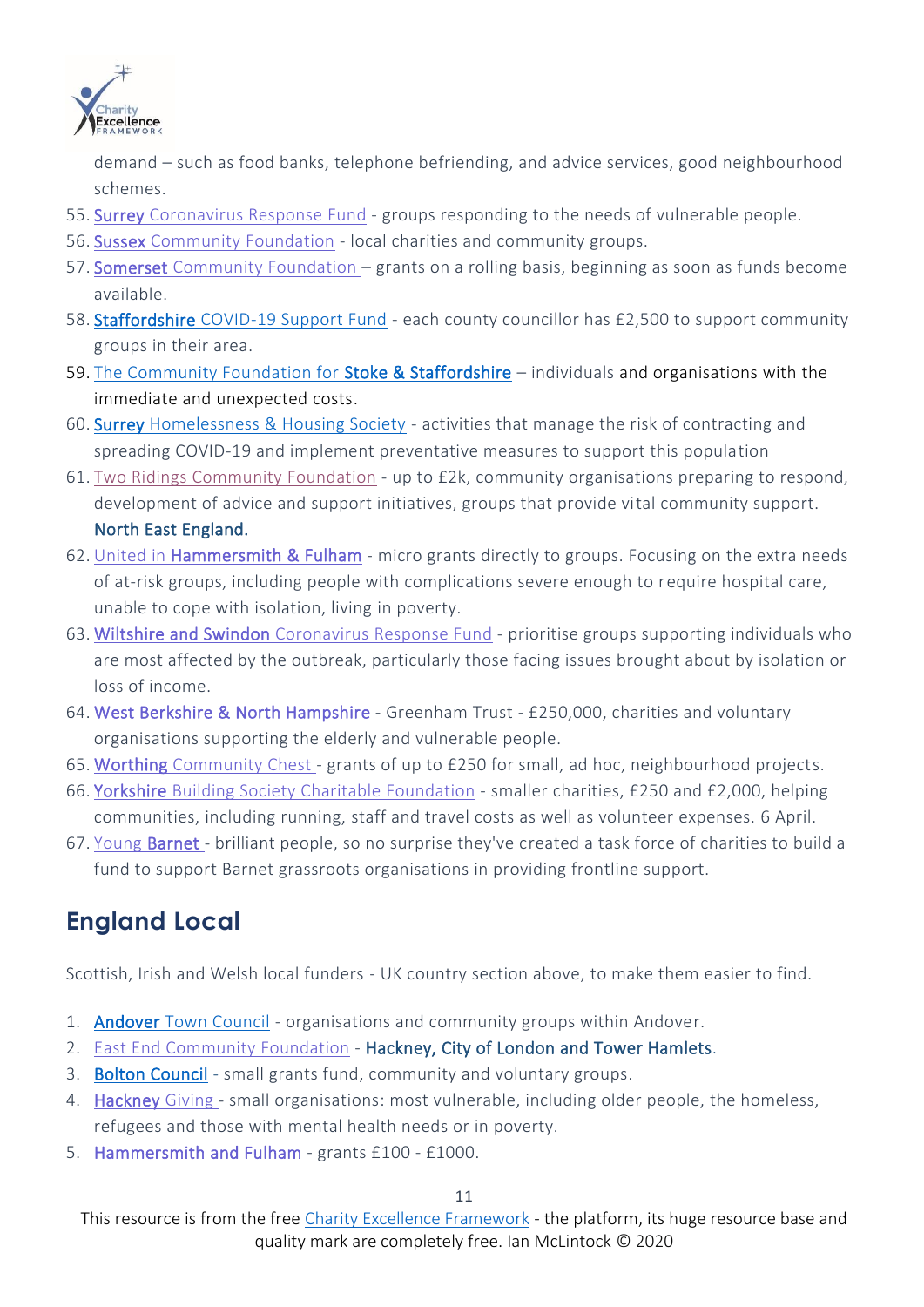

- 6. [Maidenhead](https://www.maidenhead-advertiser.co.uk/listings/charities-and-charitable-organisations/90626/The-Louis-Baylis-Charitable-Trust.html) Louis Bayliss Trust, grants of up to £1k. Deadline 9 April.
- 7. [Newcastle](https://voda.org.uk/covid-19-charity-response-funding-from-newcastle-round-table/) Round Table up to £2,000, charities in Tyneside.
- 8. [Relief](https://www.lynnnews.co.uk/news/coronavirus-funding-available-through-grants-as-trustee-urges-swaffham-residents-to-apply-9104202/) In Need residents in Swaffham.
- 9. [Sefton](https://sefton4good.org.uk/2020/03/25/appeal-donate-to-sefton-4-good-support-vital-initiatives-in-response-to-the-covid-19-outbreak/) 4 Good local voluntary, community and faith sector organisations. Merseyside.
- 10. Test Valley [\(Andover\) Community](https://www.testvalley.gov.uk/communityandleisure/workingwithcommunities/covid-19-emergency-response-community-grant) Grant voluntary groups, informal groups, parish and town councils and schools: of up £500.
- 11. Watford Borough Council (WBC) and [Hertfordshire](https://www.mynewsmag.co.uk/act-fast-coronavirus-emergency-support-funding-made-available-for-charities-and-community-groups/) County Council (HCC) £3,000 to £10,000 for charities and voluntary and community sector organisations.
- 12. [WightAID](https://www.islandecho.co.uk/grant-support-for-charities-working-at-the-forefront-of-coronavirus-crisis/) those in the most critical need, including homelessness, mental health and bereavement charities working on the Isle Of Wight.

## **UK Government Financial Support**

Coronavirus Financial Support – comprehensive [list here,](https://www.crowe.com/uk/croweuk/insights/coronavirus)

including funding support flow chart.

1. [Local Authority Funding](https://fundraising.co.uk/2020/03/24/2-9-billion-available-for-local-authorities-to-support-vulnerable-people/) - £2.9 billion to support vulnerable people, including people who are homeless.

#### Coronavirus Tax Relief – Charity Tax Group [Coronavirus](https://www.charitytaxgroup.org.uk/news-post/2020/coronavirus-information-hub-charity-tax-finance-professionals/) hub.

- 2. Gift Aid We fail to claim £600m in Gift Aid each year and we now need that money more than ever. Unlike funding bids, as long as you qualify, the money is certain. There are different types. Are your claiming everything you're entitled to? This Charity [Excellence](https://www.linkedin.com/pulse/each-year-we-fail-claim-600m-gift-aid-heres-how-get-ian-mclintock/) [resource](https://www.linkedin.com/pulse/each-year-we-fail-claim-600m-gift-aid-heres-how-get-ian-mclintock/) will give you what you need to get yours.
- 3. Other Tax Reliefs There are many charitable tax reliefs and you can claim up to 4 years retrospectively - you can find links to all of them on the Charity Excellence [website](https://www.charityexcellence.co.uk/Home/TaxReliefs) tax reliefs [page.](https://www.charityexcellence.co.uk/Home/TaxReliefs) Join us and complete the 30 min Finance & Resources questionnaire. It will enable you to identify all the tax and other savings there might be.

## **Rest Of The World**

## **Global**

[Eater](https://www.eater.com/2020/3/17/21182293/coronavirus-relief-funds-restaurants-food-service-workers) – funds that will support **restaurant and bar staff,** with links to about 20 local funds in cities globally.

1. [ACT Alliance](https://actalliance.org/appeals-rapid-response-funds/global-act-alliance-global-response-to-the-covid-19-pandemic-act201/) - developing a Global Appeal to respond to the emerging needs and aid the development and implementation of COVID-19 programs, US\$ 12m.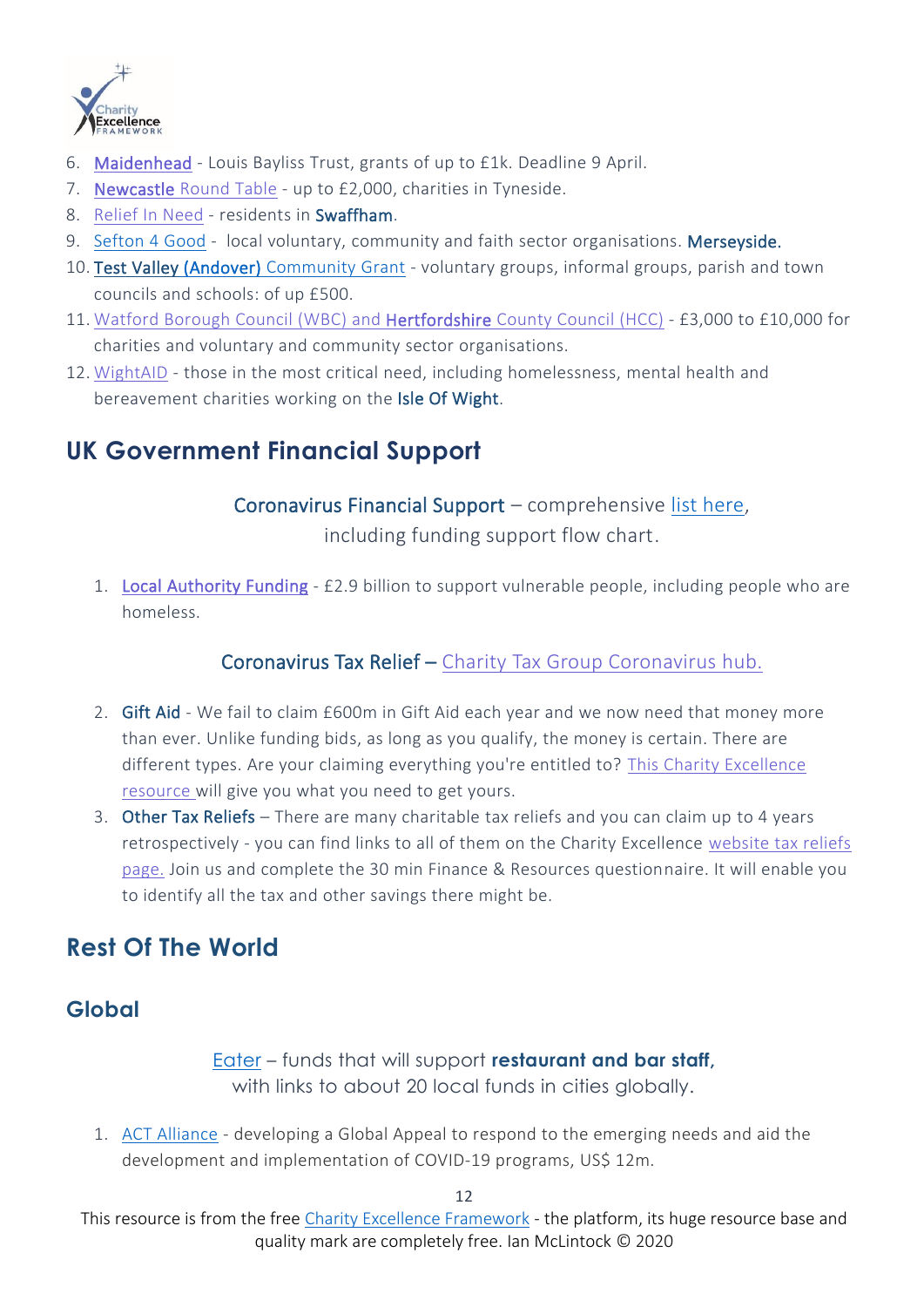

- 2. Sweden's Action Against Corona startups or projects from **around the world**, up to  $\epsilon$ 1m. Read more [here.](https://www.pioneerspost.com/news-views/20200319/fast-track-grants-of-1m-offered-projects-tackling-effects-of-covid-19)
- 3. Binance Charity [Foundation](https://www.binance.com/en/blog/421499824684900478/Binance-Charity-Initiates-$5-Million-Coronavirus-Relief-Campaign-with-Donation-Matching-Commitment) Crypto Against COVID, \$5m, money from the broader digital currency and blockchain community; medical supplies for countries, including Italy, Germany and the U.S.
- 4. Bumble small business owners "in a tough position due to COVID-19" up to [\\$5,000](https://twitter.com/bumble/status/1242459840116637698) cash. Requests until 5 April and awardees announced within 30 days.

## The Center for the Advancement of Social Entrepreneurship (CASE): 50 [grants,](https://www.appsheet.com/start/b623f7ad-9fc1-4f97-9d0e-f44983032d2a#appName=COVIDResource-1340872&group=%5B%5D&page=card&sort=%5B%7B%22Column%22%3A%22Host+Organization%22%2C%22Order%22%3A%22Ascending%22%7D%5D&table=) loans and other cash available to **entrepreneurs** everywhere.

- 5. [Call for Code Global Challenge](https://developer.ibm.com/callforcode/getstarted/covid-19/) IBM initiative, asks the world's developers to build solutions for COVID-19 and climate change. Interests include crisis communication, remote education, and community cooperation.
- 6. [Elton John Aids Foundation](http://ejaf.org/) grants for people with HIV.
- 7. Face Book COVID 19 Solidarity Response [Fundraiser](https://www.facebook.com/donate/1564752357011737/10111653413088551/) matching up to \$10 million in donations to prevent, detect and respond to the outbreak around the world.
- 8. [Forcit](https://www.forcit.co/nonprofitventuringprogram) Non-profit venturing program. Extended for an unlimited time and fully open for nonprofits and initiatives that need guidance, experts to build solutions in this crisis.

## [Funds4NGOs](https://www2.fundsforngos.org/listing/grant-opportunities-to-tackle-the-coronavirus-outbreak/) - global grant funders, about 2 dozen.

7. Gates Foundation - up to \$100 million to improve detection, isolation and treatment efforts; protect at-risk populations in Africa and South Asia; and accelerate the development of vaccines, drugs and diagnostics.

## [Grant Station](https://grantstation.com/covid19fundingsopps) (175) – deadline specific, international, US national and US regions.

- 8. [#GivingTuesdayNow](https://www.givingtuesday.org/blog/2020/03/givingtuesday-announces-day-global-action-giving-and-unity-response-covid-19) day of Global Action for Giving on 5 May. Committing \$200,000 to launch The Starling Fund to support its existing network, with priority to leaders in the regions of greatest crisis or lowest resource.
- 9. Global Giving [Coronavirus](https://www.globalgiving.org/projects/coronavirus-relief-fund/) Relief Fund medical staff to communities, equipment, deliver essential items to struggling people, feed children, support hygiene awareness efforts. Micro grant \$1000, [apply](https://docs.google.com/forms/d/e/1FAIpQLScs286zJo3XStUA7Ad6FMfz2PIBKwqPByAMaIvDSWAsAIhm6A/viewform) here.
- 10. Hispanics in Philanthropy (HIP) has two [emergency](https://hiponline.org/hip-announces-two-emergency-funds-in-response-to-covid-19-pandemic/) funds Latino organisations for unexpected costs – one focused on migration, another on civic participation.
- 11. HSBC [COVID-19](https://www.hsbc.com/news-and-insight/2020/hsbc-announces-covid-19-donation-fund) USD25 million, relief and recovery efforts around the world.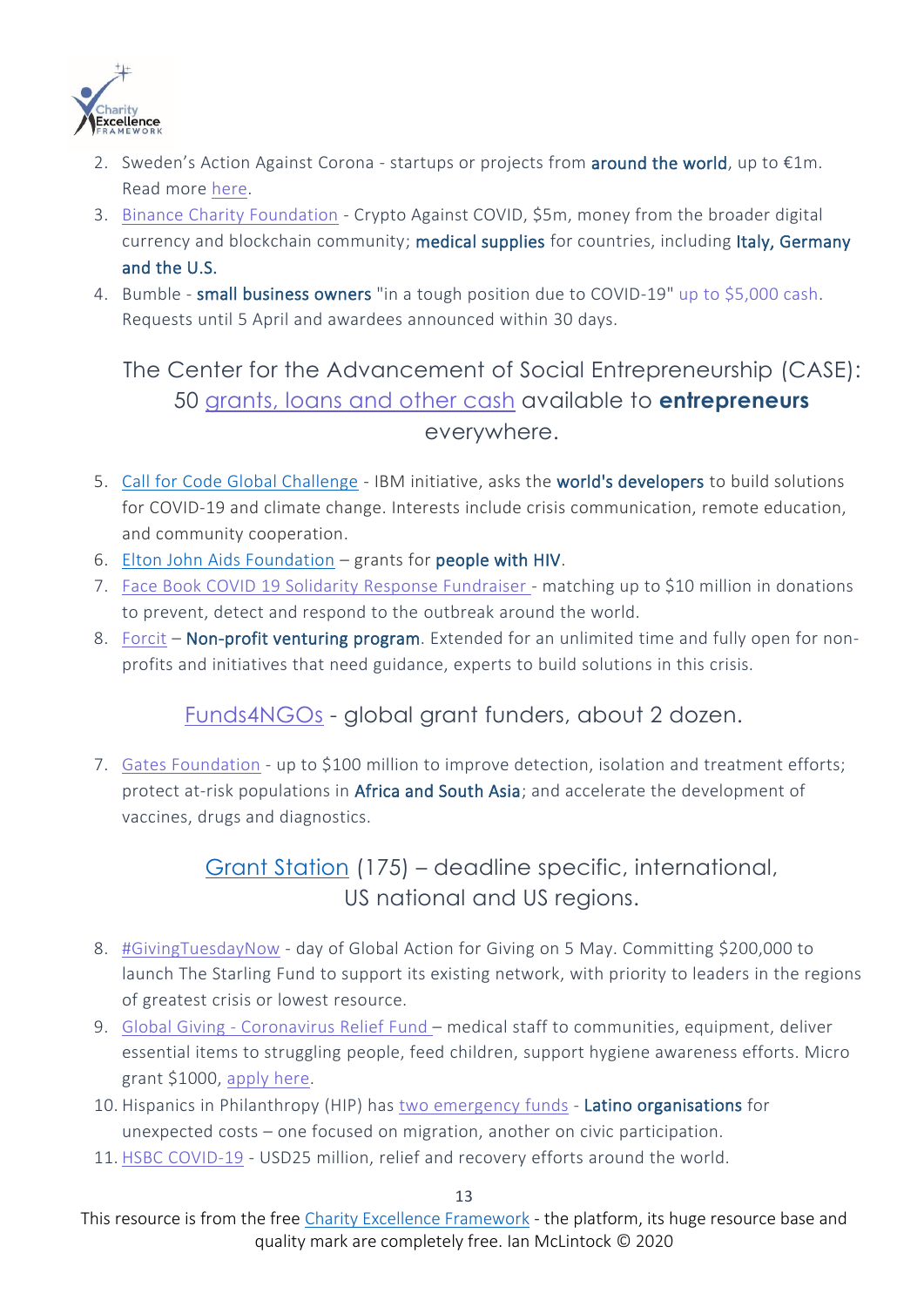

## [IFACCA](https://ifacca.org/media/filer_public/54/12/541271ad-fdeb-4cb7-869e-a11e9eb978bb/responses_to_covid-19_-_30_march_2020_english.pdf) - redirected & new funds (13 countries) and emergency support (11)- **arts and cultural organisations**, listed by country.

13. IKEA [Foundation](https://ikeafoundation.org/) - up to  $E10$  million, primarily with existing partners.

[KFF](https://www.kff.org/global-health-policy/issue-brief/donor-funding-for-the-global-novel-coronavirus-response/) – funding internationally, nearly 100 listed – donors, amounts, purpose and countries, including section for non-profits.

- 14. [Kahane Foundation](Kahane%20Foundation%20has%20committed%20CHF%204%20Million%20to%20combat%20the%20impact%20of%20Covid-19%20within%20its%20geographic%20regions%20of%20focus.) CHF 4m to combat Covid-19: Europe, Turkey, Middle East and North Africa. Not accepting applications.
- 15. Met Life [Foundation](http://philanthropynewsdigest.org/news/metlife-foundation-commits-25-million-to-covid-19-relief-efforts) \$25m, both short- and long-term relief efforts, with a first round of grants supporting: emergency food, childcare, and healthcare needs, as well as direct financial assistance. As part of the commitment, pledged \$4 million to relief efforts in Asia, Europe, the Middle East, Africa, Latin America, and the US.
- 16. MIT SOLVE is seeking solutions for [prevention,](https://solve.mit.edu/challenges/health-security-pandemics) accurate detection, and rapid response of outbreaks; \$10,000 grants. Deadline 18 June.
- 17. [Netflix](https://faroutmagazine.co.uk/netflix-100-million-charitable-fund-coronavirus/) \$100m to help creative community, including "third parties and nonprofits offering emergency relief to out-of-work crew and cast, where Netflix has a big production base."
- 18. Open Road Alliance, a US-based fund social enterprises in difficulty, 4 loan products and grants of up to [\\$100,000](https://openroadalliance.org/covid-19/) to organisations tackling the virus.
- 19. [Orange Foundation](https://www.orange.com/en/Press-Room/press-releases/press-releases-2020/Coronavirus-Orange-sets-up-8-million-euro-crisis-fund-in-Europe-Africa-and-the-Middle-East) Euro 2.5m plus Euro 3m from Orange to support healthcare and preventive initiatives, and essential supplies in all 26 countries in which the Group is present, including Africa, Middle East and Europe.
- 20. Peace [Foundation](https://www.clgf.org.uk/whats-new/news/global-fund-for-youth-to-tackle-effects-of-covid-19/) Rapid Response Grants, young people aged between 13 and 25.
- 21. Freelancing platform PeoplePerHour is offering small businesses £10m worth of [credits](https://www.peopleperhour.com/blog/buyers/10m-pledge-for-freelancers-small-businesses/) to hire one of its 2.4 million freelancers.
- 22. PRS For [Music](https://www.prsformusic.com/c/emergency-relief-fund) PRS members globally grants of up to £1000 each, depending on need.

#### [Research Connect](https://www.researchconnect.eu/coronavirus/) – Research funding, about 30.

- 23. Entrepreneur and investor Sam Altman is looking to fund [startups](https://blog.samaltman.com/funding-for-covid-19-projects) or projects directly helping.
- 24. [Santander](https://www.santander.com/en/press-room/press-releases/to-support-the-fight-against-coronavirus-santander-board-to-review-2020-dividend-and-cut-senior-management-and-board-compensation) Fund financed by a reduction in senior management pay, : medical equipment and supplies. Initial value of the fund at least €25 million.
- 25. Start Fund [COVID](https://startnetwork.org/news-and-blogs/new-covid-19-fund-launched-help-vulnerable-communities-low-income-countries) 19 virus-related humanitarian needs in low-income countries. IKEA Euro1.5m start-up funds.
- 26. [Transform](https://www.isdb.org/news/islamic-development-bank-to-support-pioneering-ideas-in-the-fight-against-covid-19-via-500m-transform-fund) Fund Early stage innovative ideas and the scaling of innovations, seed money for innovators, entrepreneurs, start-ups, SMEs and institutions. \$500m for ideas that curb the spread of COVID-19, minimise the socio-economic impact of the pandemic and build the resilience of the Bank's member countries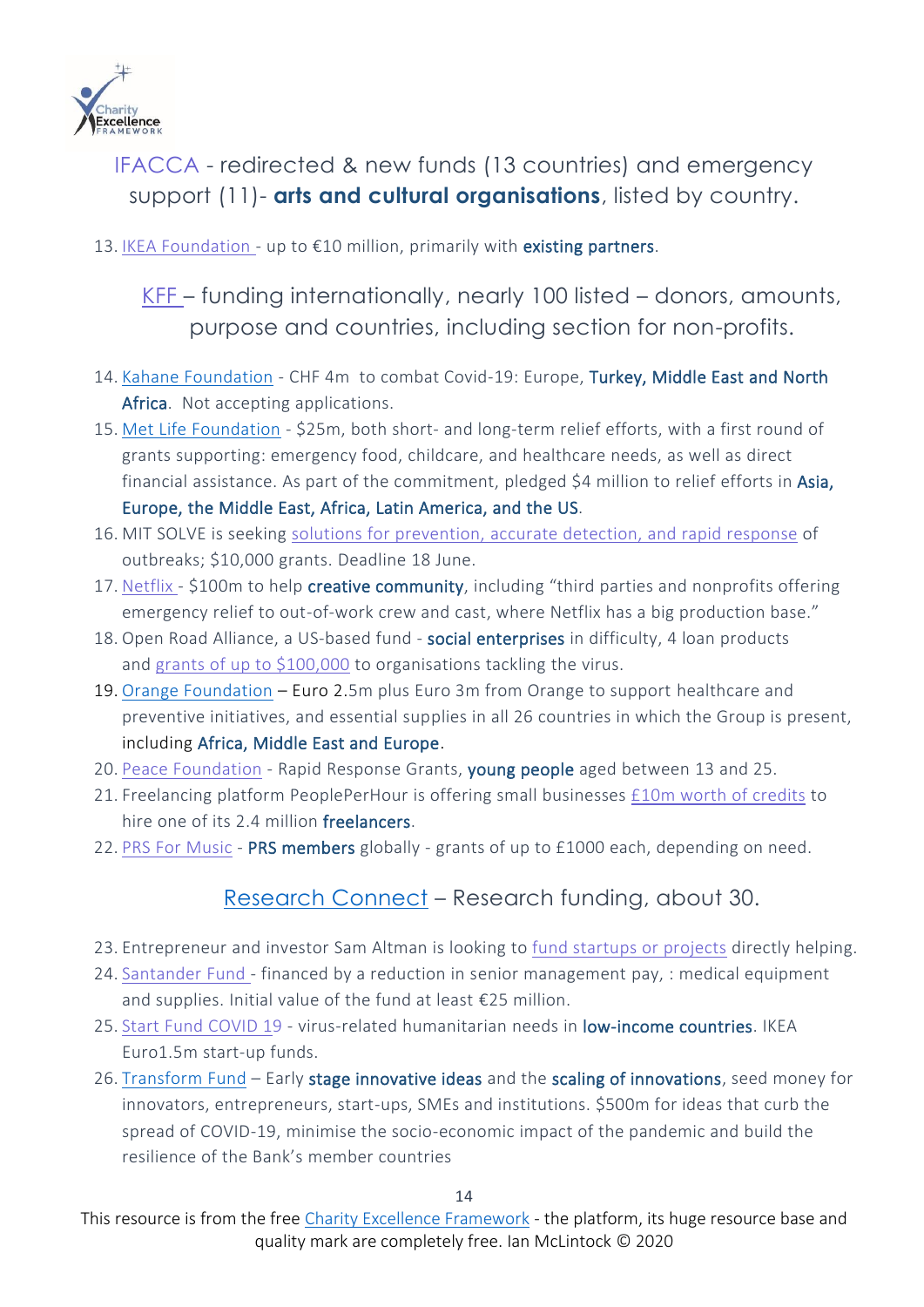

- 27. The WeFunder accelerator startups with bright ideas to tackle any area that's affected, with \$50,000 in [immediate](https://wefunder.com/virus) funding and help to raise up to \$1m.
- 28. [Unilever](https://www.cosmeticsdesign-europe.com/Article/2020/03/27/Unilever-partners-with-UK-government-on-56bn-hygiene-campaign) UK and International NGOs in running public awareness campaigns for handwashing, including Kenya, Ghana and Bangladesh.
- 29. Wellcome Epidemic [Preparedness:](https://wellcome.ac.uk/grant-funding/schemes/epidemic-preparedness-covid-19) currently closed to new expressions of interest while proposals received are reviewed.
- 30. WHO COVID 19 Solidarity [Response](https://www.who.int/emergencies/diseases/novel-coronavirus-2019/donate) Fund essential supplies, track and detect the disease, access to information, prevent infection and care for those in need, accelerate efforts to fasttrack lifesaving vaccines, diagnostics and treatments.

#### **Africa**

- 1. [Africa-China Reporting Project](https://africachinareporting.co.za/2020/03/call-for-applications-public-health-reporting-grants-2020/) journalists, up to \$1,500 for investigations focused on public health and related issues.
- 2. CAF [South Africa -](https://www.bizcommunity.com/Article/196/849/202319.html) funding to help NPOs who render essential services to the most marginalised individuals, groups and communities in society.
- 3. COVID 19 Relief Fund [South Africa](https://www.musicinafrica.net/magazine/call-applications-covid-19-relief-fund-sa-creatives) athletes and entertainers who have been affected by COVID-19 restrictions in the country.
- 4. [Covid-19](https://www.myjoyonline.com/news/national/karpowership-ghana-donates-%C2%A2300k-to-covid-19-national-trust-fund/) National Trust Fund Karpowership Ghana Company Limited has made a contribution of ¢300,000.
- 5. [European Union](https://ec.europa.eu/commission/presscorner/detail/en/qanda_20_307) €15 million allocated in Africa, including to the Institute Pasteur Dakar, Senegal to support measures such as rapid diagnosis and epidemiological surveillance.
- 6. **[Nigeria](https://www.bloomberg.com/news/articles/2020-04-04/nigeria-plans-1-2-billion-coronavirus-fund-to-curtail-spread)**  $$1.2$  bn fund.
- 7. [South Africa](https://www.iol.co.za/the-star/news/covid-19-solidarity-fund-raises-r500m-in-a-week-45812607) Solidarity Fund, R500m, action to "cushion" the impact for the most vulnerable, support communities, and unite South Africans. Health support to health-care centres, humanitarian efforts and the Solidarity Campaign.
- 8. [Urgent](https://www.uaf-africa.org/) Action Fund Africa grants and technical support to women's rights organisations, women's human rights defenders and activists who identify strategic and time sensitive opportunities to advance women's rights in Africa.
- 9. [Visual Arts Network South Africa](https://vansa.co.za/opportunities/covid-19-sport-arts-and-culture-relief-fund/) project managers, event organisers, producers, freelancers, in all cultural & creative industries.

#### **Asia**

- 1. [Africa-China Reporting Project](https://africachinareporting.co.za/2020/03/call-for-applications-public-health-reporting-grants-2020/) journalists, up to \$1,500 for investigations focused on public health and related issues.
- 2. [Give2Asia](https://give2asia.org/help-support-coronavirus-outbreak-prevention-wuhan-china/) partners with local nonprofits that have capacity and knowledge to respond.
- 3. Asian [Development](https://www.adb.org/news/adb-announces-6-5-billion-initial-response-covid-19-pandemic) Bank \$1.6 billion for micro, small, and medium-sized enterprises, domestic and regional trade, and firms directly impacted. 3 April.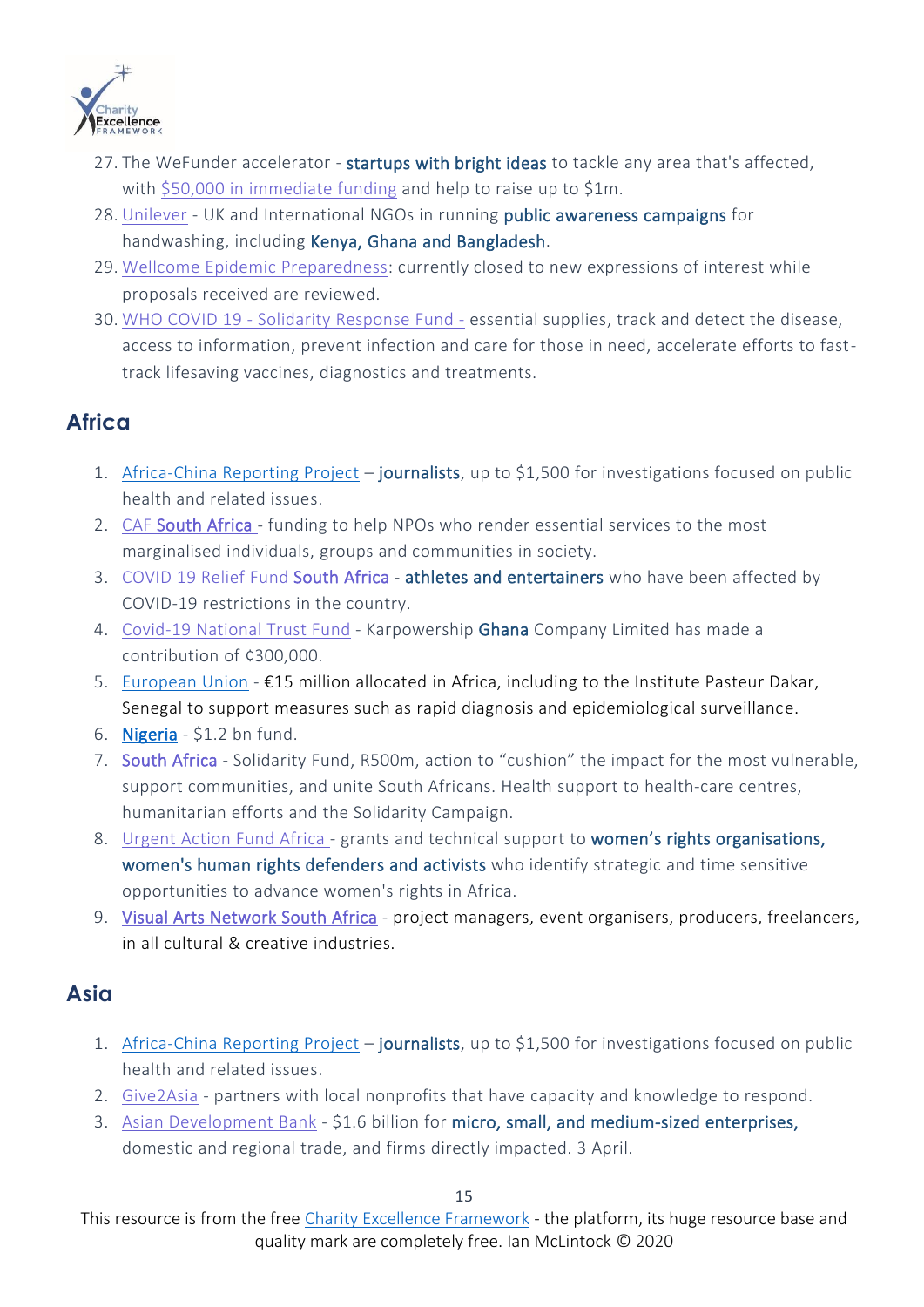

- 4. [Cambodia](https://www.khmertimeskh.com/50709420/a-charitable-fighting-covid-19-fund-has-been-raised-by-metfone-amid-the-pandemic/) Metfone has been raising a charitable fund named "Metfone's Fighting Covid-19 Fund".
- 5. [Hindustan](https://www.hindustantimes.com/bollywood/shah-rukh-khan-contributes-to-pm-cares-other-covid-19-relief-funds-this-is-a-start/story-GTKLYn0opwZ0fu7E3e82ZP.html) Shah Rukh Khan contributes to PM-Cares.
- 6. Omidyar [Network](https://www.omidyarnetwork.in/blog/omidyar-network-india-announces-rapid-response-funding-for-covid-19-commits-rs-7-5-crore-us-1-million-towards-solutions-focussed-on-next-half-billion) India to fund proposals that support the lower 60% of India's income distribution in managing and mitigating the challenges.
- 7. [Startup India](https://www.startupindia.gov.in/content/sih/en/ams-application/challenge.html?applicationId=5e79126ee4b055bfaea9ef66) innovative technologies and solutions for precautionary as well as treatmentrelated interventions.

#### **Australia**

- 1. [2020 Resilience Fund](https://www.australiacouncil.gov.au/funding/funding-index/2020-resilience-fund/) emergency relief to support the livelihoods, practice, and operations of artists, groups, and organisations.
- 2. [Australian Government](https://www.dailymail.co.uk/news/article-8163101/Massive-1-1BILLION-mental-health-coronavirus-package-introduced.html) \$1.1billion package, mental health services.
- 3. Chief Minister['s Charitable Fund](https://www.handsacrosscanberra.org.au/chief-ministers-charitable-fund/)  community organisations working with vulnerable people in Canberra area.
- 4. [Tasmanian Government](https://www.arts.tas.gov.au/news_articles/cultural_and_creative_industries_stimulus_package) a number of funds to support the individuals and organisations leading Tasmania's renowned cultural sector.

## **Canada**

- 1. [Alberta Government](https://lethbridgenewsnow.com/2020/04/01/province-providing-30-million-in-covid-19-funding-to-support-charities/) charitable and non-profit organizations helping the vulnerable during the pandemic: \$30m.
- 2. M.J. Murdock [Charitable](https://ktvz.com/news/2020/04/01/murdock-trust-makes-5-4-million-in-emergency-covid-19-grants-to-nw-nonprofits/) Trust first round of grants \$5.4m to non-profits.

#### **Europe**

- 1. [Central European](https://www.cei.int/news/8809/covid-19-extraordinary-call-for-proposals-launched-600000-eur-for-projects-in-field-of-healthcare) Initiative healthcare and telemedicine, education and e-learning/distance education, and support to micro, small, and medium-sized enterprises.
- 2. [Coronavirus Fast Response Fund](http://www.gmfus.org/coronavirus-fast-response-fund) civic initiatives in the wider Black Sea region to limit the crisis and counter its negative impact on society, good governance, democracy, rule of law, and access to free media.
- 3. Novo Nordisk [Foundation](https://novonordiskfonden.dk/en/grants/stoette-af-projekter-der-soeger-at-afboede-de-sundhedsmaessige-konsekvenser-af-coronavirus-covid-19-epidemien-i-danmark/) projects to mitigate the health consequences in Denmark.

[European Film Agency](https://europeanfilmagencies.eu/news-publications/our-press-releases/241-measures-by-efad-members-to-mitigate-the-consequences-of-the-covid-19-outbreak) actions to mitigate impact, including financial support, by European country; total 25 countries.

#### **New Zealand**

1. Organisations and community groups which help feed and shelter the homeless, support disabled people and help keep families safe from domestic violence will get a \$27 [million](https://www.nzherald.co.nz/nz/news/article.cfm?c_id=1&objectid=12320139) boost.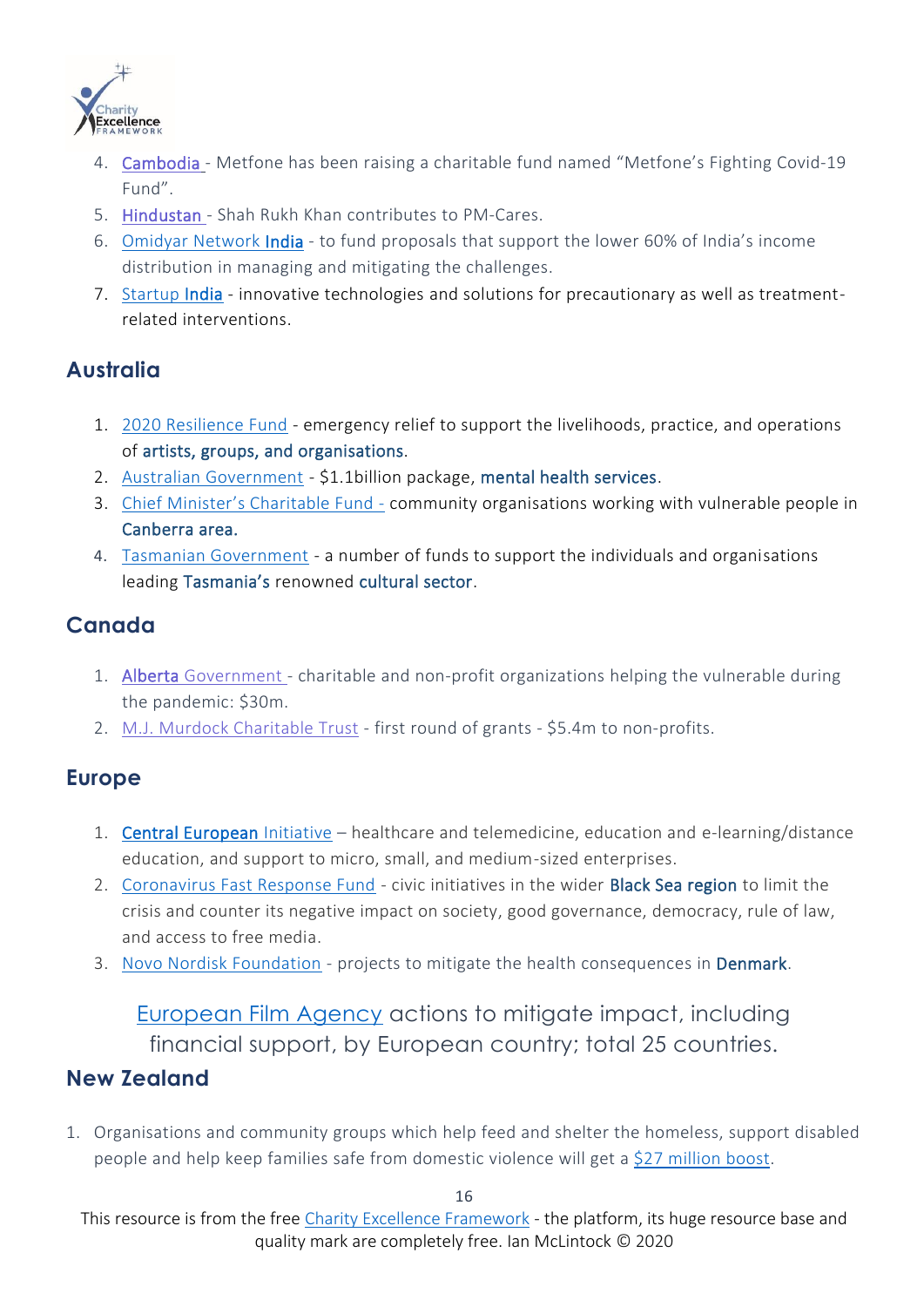

#### **US**

- 1. 4-CT Charitable [Organization](https://portal.ct.gov/Office-of-the-Governor/News/Press-Releases/2020/04-2020/Governor-Lamont-Announces-Creation-of-4CT) Uniting donors with Connecticut programs responding. 4 April.
- 2. Aspen Tech Policy Hub applications from [technologists](https://www.aspentechpolicyhub.org/covid-19-challenge-grant/) for projects to mitigate the effects of Covid-19, winning teams up to \$15,000. Deadline 30 March.
- 3. [Bloomington and Monroe County](http://www.magbloom.com/2020/04/local-nonprofits-receive-333000-in-covid-19-relief-funds/) \$333,000, local nonprofits.

## [Candid](https://candid.org/explore-issues/coronavirus/funds) – list of nearly 400 non-profit funders, searchable by state and county.

- 4. CDP [COVID-19](https://disasterphilanthropy.org/cdp-fund/cdp-covid-19-response-fund/) Response Fund nonprofits working with the most vulnerable, including social service organizations.
- 5. [Columbia Basin Trust](https://www.cranbrooktownsman.com/news/columbia-basin-trust-announces-11-7-million-in-covid-19-support-funding/) \$11.7 million in support funding.
- 6. [Creative](https://creative-capital.org/2020/03/13/list-of-arts-resources-during-the-covid-19-outbreak/) Capital list of resources and hardship funders for artists.
- 7. Community Foundation of Greater New Britain (CFGNB) local nonprofits up to \$5,000 through [www.cfgnb.org/covid-19.](https://www.cfgnb.org/covid-19)
- 8. Horizons Foundation \$200,000 to provide emergency grants to LGBTQ [organisations](https://www.horizonsfoundation.org/covid19/) in the Bay Area.
- 9. J. Paul [Getty](https://www.artforum.com/news/getty-trust-launches-10-million-covid-19-relief-fund-82666) Trust \$10 million, small and midsize arts organizations in Los Angeles County.
- 10. [Kansas City](https://www.growyourgiving.org/covid) operations and services, including, housing support, food insecurity, access to health care, other critical human services.
- 11. Camden Property Trust [\(Houston\)](https://www.businesswire.com/news/home/20200402005861/en/Camden-Property-Trust-Establishes-Resident-Relief-Fund) \$5 million Resident Relief Fund for Camden residents experiencing financial losses.
- 12. Maryland [COVID-19](https://technical.ly/baltimore/2020/04/01/how-to-apply-maryland-covid-19-coronavirus-grant-loan-funds-for-small-businesses/) grant and loan funds for small businesses.
- 13. [Northern Colorado](https://northfortynews.com/northern-colorado-covid-19-fund-issues-grants-to-local-nonprofits/) COVID-19 Response Fund \$200,125 to 15 human service groups across Larimer County, including Allenspark, Berthoud, Drake, Estes Park, Fort Collins, Glen Haven, Loveland, Wellington, and unincorporated areas of the county.
- 14. NYC [COVID-19](https://www.nycommunitytrust.org/covid19/) Response & Impact Fund nonprofit service providers struggling with the health and economic effects: grants and loans.
- 15. One [Louisville:](https://www.cflouisville.org/one-louisville/) COVID-19 Response Fund financial support to households, businesses, and nonprofit organizations working at the frontlines of the **Louisville-area** coronavirus outbreak.
- 16. PH COVID-19 Fund more than \$8 million so far to help Philadelphia-area nonprofits.
- 17. San Diego COVID-19 [Community](https://www.sdfoundation.org/programs/programs-and-funds/san-diego-covid-19-community-response-fund/) Response Fund nonprofit organizations supporting workers and families.
- 18. [Seattle Foundation](https://www.seattlefoundation.org/communityimpact/civic-leadership/covid-19-response-fund) nonprofits working to provide vulnerable communities with emergency assistance, such as financial support, healthcare, and childcare.
- 19. Tao Group [Hospitality](https://taogroup.com/taocares/) Cares to help ease the financial burden current and former employees may face.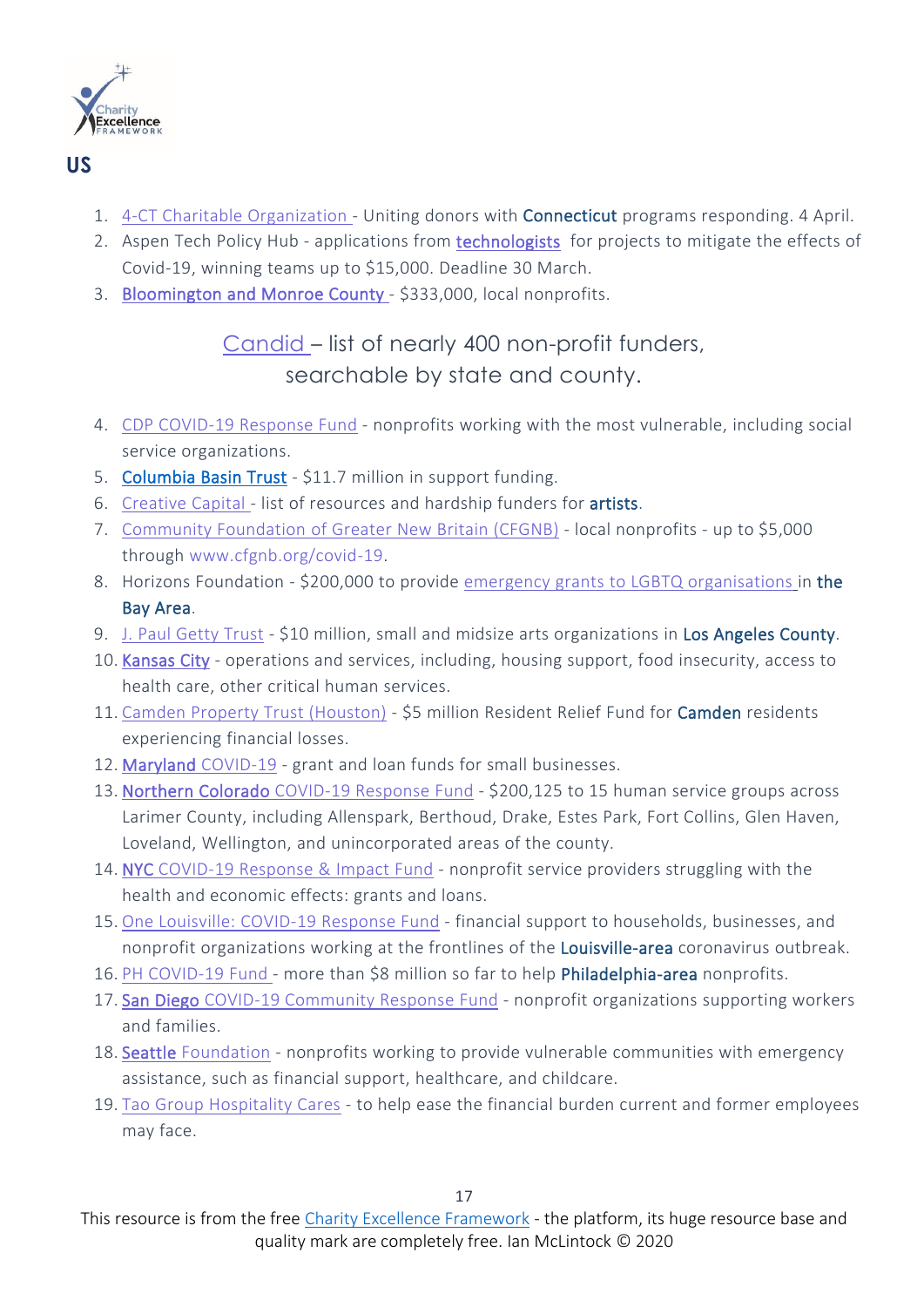

The [ARTery](https://www.wbur.org/artery/2020/03/24/grants-funds-resources-artists-nonprofits-covid-19-coronavirus) – 22 funds and resources for **artists** and non-profits.

20. [United](https://www.unitedway.org/the-latest/press/united-way-worldwide-launches-covid-19-community-response-and-recovery-fund) Way – for most vulnerable to receive financial and social service support.

## **Platforms**

- 1. [Work](https://workforgood.co.uk/) For Good removes membership fees for business donors to encourage them to give to charities.
- 2. [National](https://www.nationalfundingscheme.org/) Funding Scheme 3 matched funding appeals for food [banks,](https://platform.nationalfundingscheme.org/FOODBANK?charity=foodbank#.XndBMYj7RPY) the [homeless](https://platform.nationalfundingscheme.org/HOMELESS?charity=homeless#.Xnc_04j7RPY) and [the](https://platform.nationalfundingscheme.org/Elderly?charity=elderly#.XndAQ4j7RPY) [elderly.](https://platform.nationalfundingscheme.org/Elderly?charity=elderly#.XndAQ4j7RPY) Funding donated to charities.
- 3. [Crowdfunder](https://www.crowdfunder.co.uk/funds/coronavirus-crisis) fundraising on its platform free for charity and community groups.
- 4. [Give](https://fundraising.co.uk/2020/03/20/give-as-you-live-donate-cancels-donation-fees-for-food-banks/) As You Live cancels donation fees for food banks.

## **Other**

- 1. [Chapel](https://chapel-york.com/emergency-affiliate-memberships/#Learn) & York waiving normal fees to speed up matching donors' fund with charities.
- 2. The United Nations Foundation and Swiss Philanthropy Foundation Solidarity [Response](https://www.covid19responsefund.org/) [Fund](https://www.covid19responsefund.org/) for the World Health Organization's efforts. Facebook and Google are match funding donations.
- 3. BlackRock, the world's largest investment group, [\\$50m.](https://www.theguardian.com/business/2020/mar/23/blackrock-us-fund-vulnerable-people-covid-19-outbreak-uk)
- 4. The Rockefeller Foundation \$20m to create a better tracking and [management](https://www.rockefellerfoundation.org/about-us/news-media/the-rockefeller-foundation-commits-20-million-in-covid-19-assistance-to-strengthen-global-pandemic-preparedness-and-support-vulnerable-communities/?utm_source=LinkedIn&utm_medium=organic_social&utm_campaign=Philanthropy&utm_content=PRCorona/?1236&utm_source=Black+Fox+Marketing+Emails&utm_campaign=9832b2a4f2-EMAIL_CAMPAIGN_12_17_2018_11_26_COPY_01&utm_medium=email&utm_term=0_7cd2da1011-9832b2a4f2-217778009&mc_cid=9832b2a4f2&mc_eid=c4a357e4c8) system for the virus.

## **Specialist Funding Streams**

The [Coronavirus](https://coronavirustechhandbook.com/funding) Tech Handbook have done a brilliant job on this, 40+ funders - **treatment and research**, **data scientists and modellers, innovators, equipment & logistics, engagement & behaviour, comms & media, policy & strategy, fighting misinformation, non-COVID19 specific funding, venture capital funding.**

## **Can you help?**

The CEF works on a community collaboration basis. It may be used by anyone, but not for commercial purposes.

Can you help me help others by adding to this resource? If so, e mail [charityexcellence@gmail.com.](http://charityexcellence@gmail.com/)